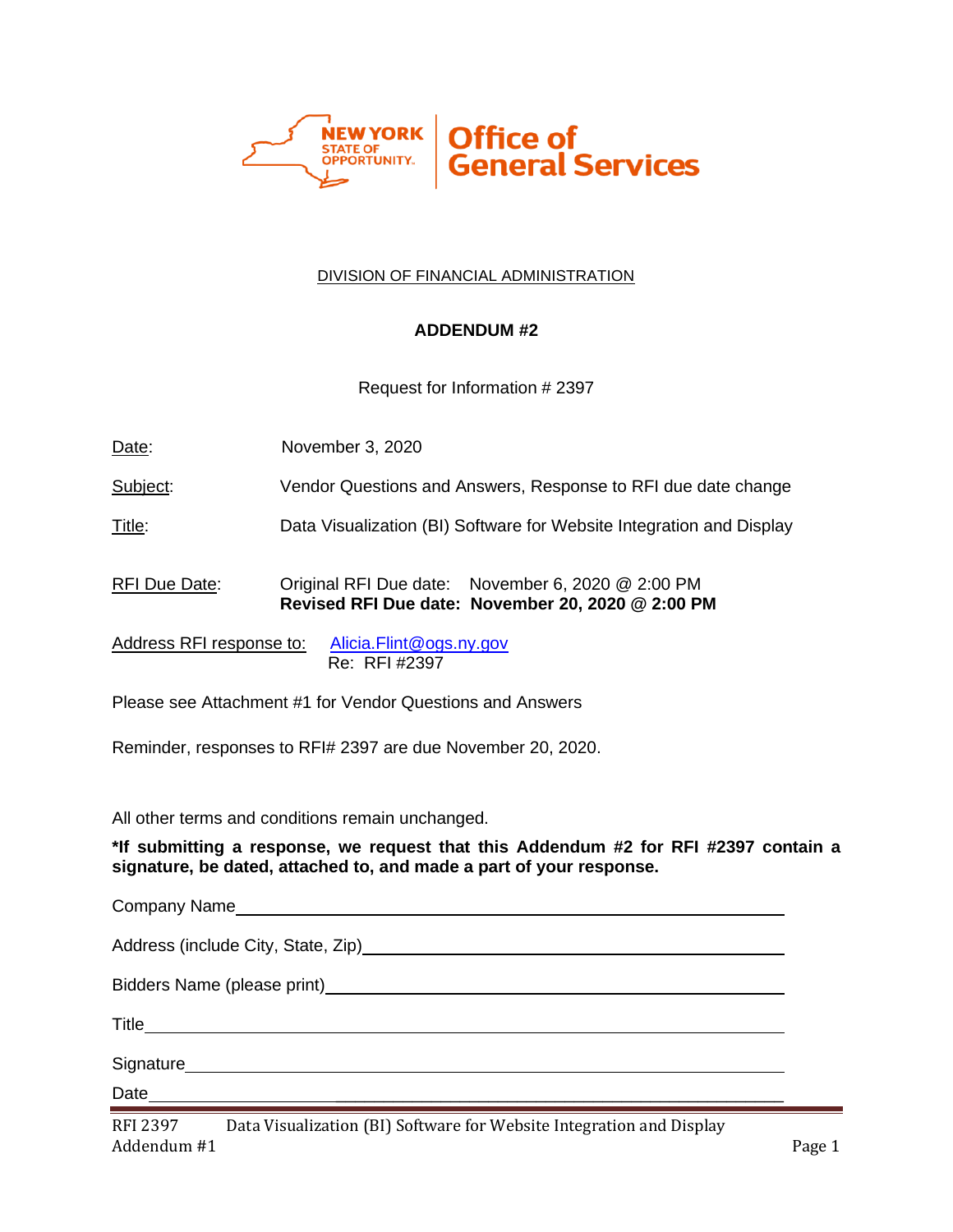# **RFI 2397 Addendum 2 - Attachment 1, Vendor Questions and Answers**

|   | Question                                                                                                                                                       | <b>Program Response</b>                                                                                                                                                                                                                            |
|---|----------------------------------------------------------------------------------------------------------------------------------------------------------------|----------------------------------------------------------------------------------------------------------------------------------------------------------------------------------------------------------------------------------------------------|
|   | 1 DiLytics Inc is incorporated in San Mateo, California and not in NY state. Can we respond to this RFI?                                                       | Yes                                                                                                                                                                                                                                                |
|   | 2 What is the process of evaluation of RFI?                                                                                                                    | An RFI is a Request for Information only. There will be no evaluation and no resulting<br>contract. Simply, OGS is gathering information to help develop a potential procurement.                                                                  |
|   | 3 What kind of Demo NYS is looking for?                                                                                                                        | OGS is looking for a demo that demonstrates the system's ability to take a data set, create<br>a custom visualization, and integrate and publish to our website.                                                                                   |
|   | 4 What would be next steps once we respond to RFI?                                                                                                             | Refer to Question and Answer #2                                                                                                                                                                                                                    |
| 5 | Regarding the CMS Drupal platform mentioned in the Project Background, is that maintained in-house or through a<br>contracted vendor?                          | The CMS platform in question is maintained in-house.                                                                                                                                                                                               |
|   | If this does move forward to a formal solicitation, do you have a time range you're shooting for or will any next<br>steps depend more upon the RFI responses? | No. The purpose of the RFI is to gain an understanding of the technology and skills<br>necessary to build and integrate custom data visualizations on our website.                                                                                 |
|   | 7 Where is the database hosted - OnPrem (on location) or in the Cloud?                                                                                         | There is no particular set of data under scope for this inquiry. The purpose of the RFI is to<br>gain an understanding of the technology and skills necessary to build and integrate custom<br>data visualizations on our website.                 |
|   | 8 Is the data structured or unstructured?                                                                                                                      | There is no particular set of data under scope for this inquiry. The purpose of the RFI is to<br>gain an understanding of the technology and skills necessary to build and integrate custom<br>data visualizations on our website.                 |
|   | 9 What's the size of the data we are looking at? The frequency of the refresh activity?                                                                        | There is no particular set of data under scope for this inquiry; however, the refresh activity<br>could be daily.                                                                                                                                  |
|   | 10 How many tables are in the database?                                                                                                                        | There is no particular set of data under scope for this inquiry. The purpose of the RFI is to<br>gain an understanding of the technology and skills necessary to build and integrate custom<br>data visualizations on our website.                 |
|   | 11 What's the number of dashboards that need to be developed?                                                                                                  | Multiple and varied based on program needs that we cannot forecast at this time. The<br>purpose of the RFI is to gain an understanding of the technology and skills necessary to<br>build and integrate custom data visualizations on our website. |
|   | 12 Responsive to mobile devices- Do we need to build dashboards to support mobile platforms as well?                                                           | Yes, any solution should be responsive to mobile devices.                                                                                                                                                                                          |
|   | 13 Will Inbuilt functionality of PowerBI only be used for downloading excel files?                                                                             | No specific vendor solution is identified for this RFI. The purpose of the RFI is to gain an<br>understanding of the technology and skills necessary to build and integrate custom data<br>visualizations on our website.                          |
|   | 14 How many users are we looking at for sharing the dashboards?                                                                                                | Number of users is not specified. The purpose of the RFI is to gain an understanding of the<br>technology and skills necessary to build and integrate custom data visualizations on our<br>website.                                                |
|   | 15 Will Single Sign-On functionality and Role-based access be included as mentioned as a CMS integration point?                                                | No sign-on solution is specified. The purpose of the RFI is to gain an understanding of the<br>technology and skills necessary to build and integrate custom data visualizations on our<br>website.                                                |
|   | 16 Will the published dashboard, accessed by URL, be accessed by different permission levels within the organization?                                          | No - we are looking for solutions to enable data visualizations to be published on our<br>public website, accessible to all site users.                                                                                                            |
|   | 17 Whether companies from Outside USA can apply for this? (like, from India or Canada)                                                                         | Yes                                                                                                                                                                                                                                                |
|   | 18 Whether we need to come over there for meetings?                                                                                                            | In person attendance is not required to respond to the RFI.                                                                                                                                                                                        |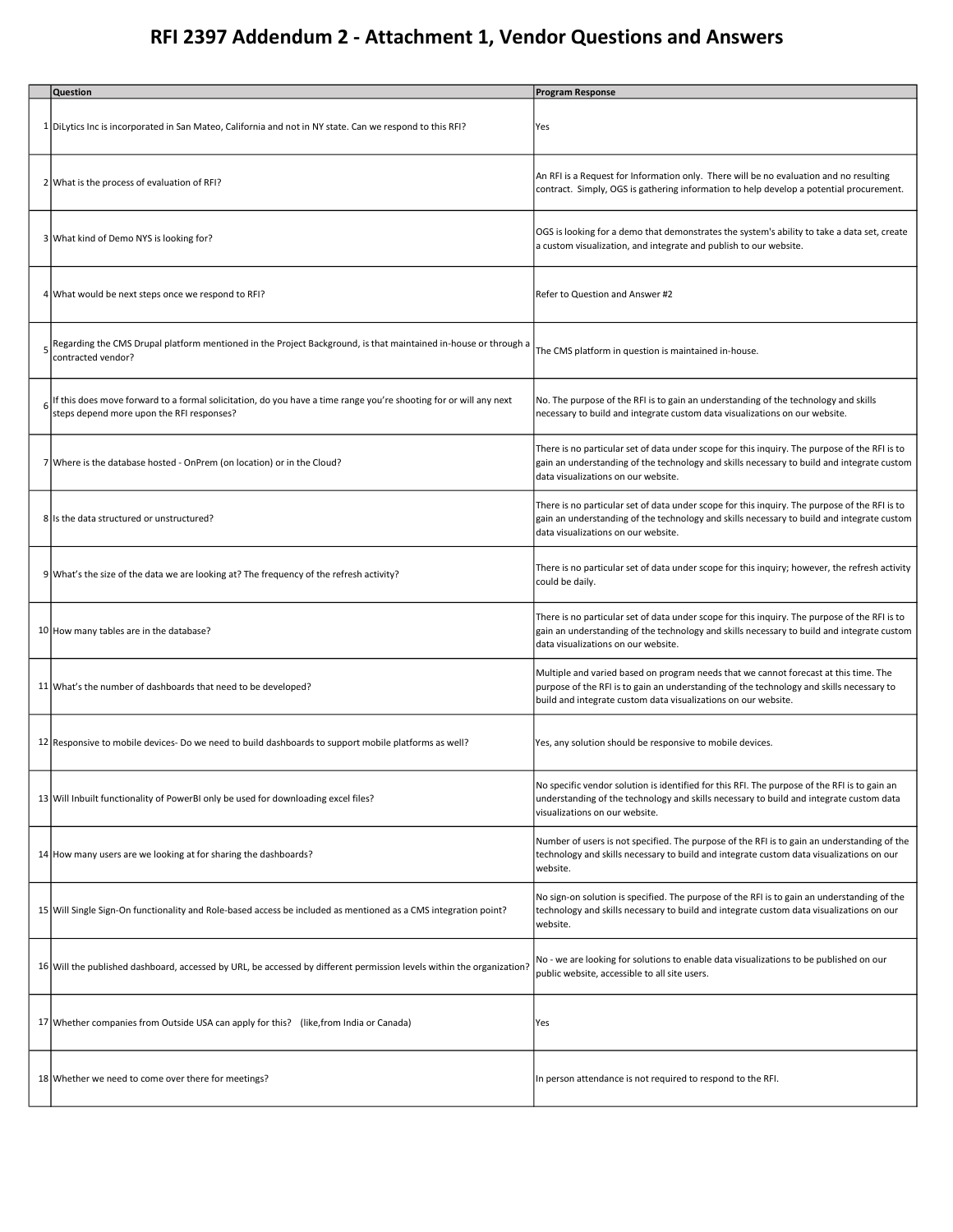|    | 19 Can we perform the tasks (related to RFP) outside USA? (like, from India or Canada)                                                                                                                                                  | Yes                                                                                                                                                                                                                                                                   |
|----|-----------------------------------------------------------------------------------------------------------------------------------------------------------------------------------------------------------------------------------------|-----------------------------------------------------------------------------------------------------------------------------------------------------------------------------------------------------------------------------------------------------------------------|
|    | 20 Can we submit the proposals via email?                                                                                                                                                                                               | Yes                                                                                                                                                                                                                                                                   |
|    | 21 Are the example data visualizations for reference as "examples only" or are those specific visualizations required?                                                                                                                  | Examples only.                                                                                                                                                                                                                                                        |
|    | 22 Approximately how many different "visualizations" are currently being published to the OGS website per week and<br>how many are "internal only" vs "externally" accessible on the open web? (this is relevant for licensing)         | There are no data visualizations published to the OGS website as we do not have that<br>functionality. The purpose of the RFI is to gain an understanding of the technology and<br>skills necessary to build and integrate custom data visualizations on our website. |
| 23 | How many different stakeholders (i.e. agencies/departments) are responsible for the current visualizations? This<br>will impact complexity/coordination effort.                                                                         | There are no current visualizations. The purpose of the RFI is to gain an understanding of<br>the technology and skills necessary to build and integrate custom data visualizations on<br>our website.                                                                |
|    | For the first phase of this initiative, do you anticipate the number of existing visualizations to remain approximately<br>the same once transitioned?                                                                                  | There are no current visualizations. The purpose of the RFI is to gain an understanding of<br>the technology and skills necessary to build and integrate custom data visualizations on<br>our website.                                                                |
|    | 25 Approximately how many data sources are being used to provide data for the current set of visualizations?                                                                                                                            | There are no current visualizations. The purpose of the RFI is to gain an understanding of<br>the technology and skills necessary to build and integrate custom data visualizations on<br>our website.                                                                |
|    | 26 Approximately how many website impressions/hits are the current visualizations receiving per day?                                                                                                                                    | There are no current visualizations. The purpose of the RFI is to gain an understanding of<br>the technology and skills necessary to build and integrate custom data visualizations on<br>our website.                                                                |
|    | 27 Does the NYS OGS have a preference for either an on-premise or a cloud based solution?                                                                                                                                               | A preference is not specified. The purpose of the RFI is to gain an understanding of the<br>technology and skills necessary to build and integrate custom data visualizations on our<br>website.                                                                      |
|    | 28 What are the data sources that NYS OGS would like to use, and what database technologies host them?                                                                                                                                  | There are currently no data sources or visualizations. The purpose of the RFI is to gain an<br>understanding of the technology and skills necessary to build and integrate custom data<br>visualizations on our website.                                              |
|    | 29 Can NYS OGS describe a couple of high priority use cases that they would like to implement?                                                                                                                                          | There is no specific data set under scope for this inquiry; however, NY's Open Data website<br>contains a range of data types that could be used as examples.                                                                                                         |
| 30 | Can NYS OGS please clarify how "heavy traffic" is defined? NYS OGS' response to this question will allow us to<br>propose a solution that best fits the agency needs.                                                                   | Traffic can vary, therefore the solution should be scalable. Anticipate a maximum of<br>10000+ concurrent users.                                                                                                                                                      |
| 31 | Can NYS OGS please elaborate on the types of data typically worked with and the frequency of updates currently<br>made? Any insight offered on agencies needing one-time update vs. continuous updates to data will also be<br>helpful. | There is no specific data set under scope for this inquiry; however, NY's Open Data website<br>contains a range of data types. Anticipate continual updates, as needed, refreshing at least<br>daily.                                                                 |
| 32 | Page 1 Section 1.2 Confirm that the data to be visualized through this tool is for external users, meaning citizen, an<br>open website. If so, we are assuming that the data is not confidential.                                       | Correct                                                                                                                                                                                                                                                               |
| 33 | Page 1 Section 1.3 Is there an authentication process for the users to enter the page where the visualizations are<br>presented, or will the visualizations be located in the open site?                                                | Visualizations will be located on the open site.                                                                                                                                                                                                                      |
|    | 34 Page 1 Section 1.2, How many users per day or per week, on average, are expected to hit the page?                                                                                                                                    | Traffic can vary, therefore the solution should be scalable. Anticipate a maximum of<br>10000+ concurrent users.                                                                                                                                                      |
|    | 35 Page 2 Section 2, How long is the contract expected to be ?                                                                                                                                                                          | There is no contract under scope. The purpose of the RFI is to gain an understanding of the<br>technology and skills necessary to build and integrate custom data visualizations on our<br>website.                                                                   |
|    | 36 Page 3 Section 3, Can we submit examples of data visualization applications we have in the RFI for your review?                                                                                                                      | Yes                                                                                                                                                                                                                                                                   |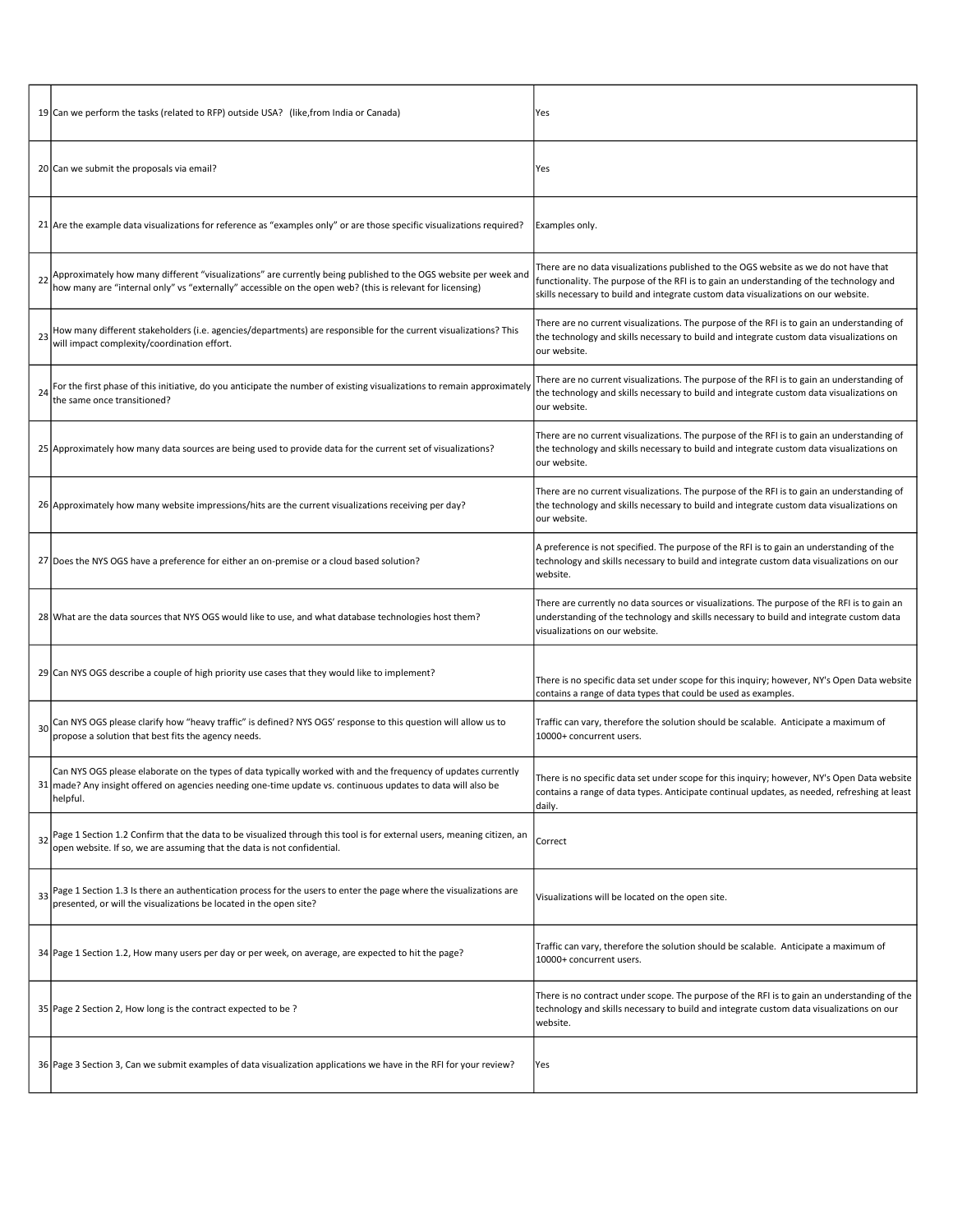|    | 37 Can the services be executed remotely?                                                                                                                                                                                                                                                                                                                                                                                                                                                                                                                                                              | This functionality is not under consideration at this time. The purpose of the RFI is to gain<br>an understanding of the technology and skills necessary to build and integrate custom data<br>visualizations on our website. Please provide information on remote execution in the RFI<br>response.                                                     |
|----|--------------------------------------------------------------------------------------------------------------------------------------------------------------------------------------------------------------------------------------------------------------------------------------------------------------------------------------------------------------------------------------------------------------------------------------------------------------------------------------------------------------------------------------------------------------------------------------------------------|----------------------------------------------------------------------------------------------------------------------------------------------------------------------------------------------------------------------------------------------------------------------------------------------------------------------------------------------------------|
| 38 | Within the RFI, there is mention of the need to upload data visualization and a need for "a tool to serve as an<br>extension of website functionality insofar as it allows us to take any set of raw data, build a display, and publish the<br>display on our websites". To confirm, you are looking for a tool that allows for the administrators of the site to be<br>able to create their own custom visualizations and publish them on a regular basis?                                                                                                                                            | Yes                                                                                                                                                                                                                                                                                                                                                      |
| 39 | The RFI notes "OGS does not intend to replace existing tools to manage agency data or intend to take over the<br>management of program data; rather we need a tool to serve as an extension of website functionality insofar as it<br>allows us to take any set of raw data, build a display, and publish the display on our websites." You noted that you<br>already use Tableau. The paragraph above is a pretty concise description of Tableau. In what ways does Tableau<br>not provide what you need?                                                                                             | At this time, OGS is not looking at any specific vendor. This RFI is intended to solicit<br>responses from myriad vendors.                                                                                                                                                                                                                               |
| 40 | The examples given, offer a wide range of visualizations with a high level of advanced customization, designed and<br>built using skilled information design and frontend engineering. Is the request that your site administrators will be<br>able to create visualizations on par with these examples or that you are looking for an agency to design and build<br>these visualizations to be embedded in your site?                                                                                                                                                                                 | The request is to provide an understanding of the technology and skills necessary to build<br>and integrate custom visualizations. Given that we are in the information gathering stage,<br>we do not know if this work will be handled in-house or through an agency. We are open<br>to learning about varied approaches.                               |
|    | Further, the examples included in the RFI are likely in the high five figures, and oftentimes well into six figures.<br>With the assumption that every year you're looking to create several visualizations of this caliber, you may require<br>41 an annual budget for this project of at least half a million dollars. Does your budget have room for this? Or, are<br>your needs more around making it easier for your Drupal content creators to see what visualizations are available<br>(in Tableau, or your other tools), choosing a visualization, and then easily insert it into the content? | Given that we are in the information gathering stage, this request is to provide an<br>understanding of the technology and skills necessary to build and ingetrate custom<br>visualizations. There is no budgeting information to share. Our desire is to easily integrate<br>data visualizations into our website.                                      |
|    | The RFI notes data visualizations on your website should be accessible - compliant with Section 508. Most of the<br>42 example visualizations are not accessible. Are you willing to invest a higher percentage of your budget in<br>accessibility in order to meet Section 508 requirements?                                                                                                                                                                                                                                                                                                          | Given that we are in the information gathering stage, this request is to provide an<br>understanding of the technology and skills necessary to build and ingetrate custom<br>visualizations. There is no budgeting information to share. However, we would appreciate<br>that respondents help us understand how to make data visualizations accessible. |
|    | The RFI mentions "Tableau, Excel, and other applications designed to store data. These methods do not enable<br>43 direct publishing to the website platform. Tableau and Google Docs are both designed to embed into your website<br>(Excel is not). Can you describe what you're envisioning?                                                                                                                                                                                                                                                                                                        | In the RFI, we provided several examples of the types of custom data visualzations we are<br>interested in building.                                                                                                                                                                                                                                     |
|    | The RFI notes would like to publish the display on your websites. Are there multiple websites? Are they all built in<br>44 Drupal and if so, which version of Drupal? Do each of these sites use the same technique for building pages<br>(Paragraphs, Panelizer, Layout Builder, etc.)?                                                                                                                                                                                                                                                                                                               | OGS manages multiple websites, not all in Drupal. The sites do not use the same technique<br>for building pages.                                                                                                                                                                                                                                         |
|    | The RFI reads as if you're seeking a specific tool, software, or SaaS provider that can be easily added to your<br>45 existing site. Is this the case? Or, are you open to working with an agency that might be able to utilize several<br>different tools to build a single "dashboard" of your data that can be visualized and integrated on your site?                                                                                                                                                                                                                                              | The request is to provide an understanding of the technology and skills necessary to build<br>and integrate custom visualizations. Given that we are in the information gathering stage,<br>we do not know if this work will be handled in-house or through an agency. We are open<br>to learning about varied approaches.                               |
|    | 46 What Drupal version is the site on?                                                                                                                                                                                                                                                                                                                                                                                                                                                                                                                                                                 | Drupal 8                                                                                                                                                                                                                                                                                                                                                 |
|    | 47 Where is the site hosted?                                                                                                                                                                                                                                                                                                                                                                                                                                                                                                                                                                           | Acquia Cloud                                                                                                                                                                                                                                                                                                                                             |
|    | 48 Are there any other issues, problems, complaints, or concerns that you have with the existing site?                                                                                                                                                                                                                                                                                                                                                                                                                                                                                                 | None surrounding this RFI.                                                                                                                                                                                                                                                                                                                               |
|    | 49 Do you have a preference for a subscription or custom solution (we build custom)?                                                                                                                                                                                                                                                                                                                                                                                                                                                                                                                   | A preference is not specified. The purpose of the RFI is to gain an understanding of the<br>technology and skills necessary to build and integrate custom data visualizations on our<br>website in order to determine feasibility for a project.                                                                                                         |
|    | 50 How many feeds of data are do you have?                                                                                                                                                                                                                                                                                                                                                                                                                                                                                                                                                             | There are currently no data sources or visualizations. The purpose of the RFI is to gain an<br>understanding of the technology and skills necessary to build and integrate custom data<br>visualizations on our website in order to determine feasibility for a project.                                                                                 |
|    | 51 Do you want exporting reporting features?                                                                                                                                                                                                                                                                                                                                                                                                                                                                                                                                                           | We are interested in learning more on exporting reporting features. Please elaborate in the<br>RFI response.                                                                                                                                                                                                                                             |
|    | 52 Can you show me a page on the website that you would like to convert into data visualization?                                                                                                                                                                                                                                                                                                                                                                                                                                                                                                       | OGS does not currently have this functionality and there is no specific data set under scope<br>for this inquiry; however, NY's Open Data website contains a range of data types that may<br>serve as an example. Anticipate continual updates, as needed, refreshing at least daily.                                                                    |
|    | 53 Can you provide a CSV of the data you'd like to visualize                                                                                                                                                                                                                                                                                                                                                                                                                                                                                                                                           | There are currently no data sources or visualizations. The purpose of the RFI is to gain an<br>understanding of the technology and skills necessary to build and integrate custom data<br>visualizations on our website in order to determine feasibility for a project.                                                                                 |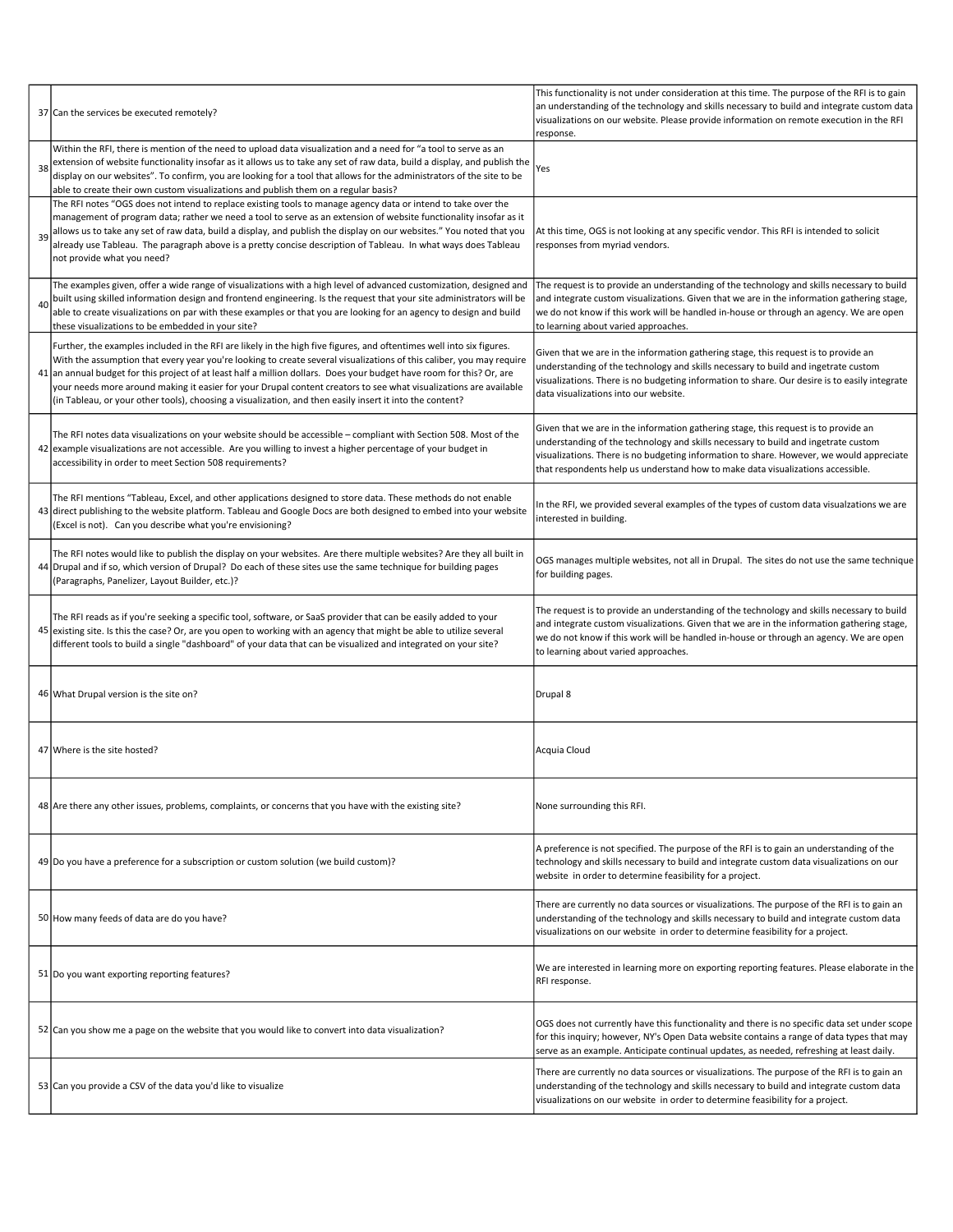|    | 54 What is your target budget, or budget range for this project?                                                                                                                                                                                                                                                                                                                                                                                                                 | This information is not available.                                                                                                                                                                                                                                                                                                                 |
|----|----------------------------------------------------------------------------------------------------------------------------------------------------------------------------------------------------------------------------------------------------------------------------------------------------------------------------------------------------------------------------------------------------------------------------------------------------------------------------------|----------------------------------------------------------------------------------------------------------------------------------------------------------------------------------------------------------------------------------------------------------------------------------------------------------------------------------------------------|
|    | 55 When do you hope to see the project launch by, and what is driving the launch date?                                                                                                                                                                                                                                                                                                                                                                                           | This is not a project and there is no timeline. The purpose of the RFI is to gain an<br>understanding of the technology and skills necessary to build and integrate custom data<br>visualizations on our website in order to determine feasibility for a project.                                                                                  |
| 56 | Can you provide a timeline on when finalists will be selected for the RFI and if a formal RFP process would follow?<br>Or will this round of proposals result in selecting a vendor?                                                                                                                                                                                                                                                                                             | Refer to Question and Answer #2                                                                                                                                                                                                                                                                                                                    |
| 57 | Can you describe the team from OGS that will be working on this project with the selected vendor including their<br>names, titles, and roles on the project?                                                                                                                                                                                                                                                                                                                     | OGS manages a cross-functional web development team.                                                                                                                                                                                                                                                                                               |
| 58 | Is there a single product owner assigned to this project from OGS that can make decisions during the project, or<br>will decisions be made by committee on the project?                                                                                                                                                                                                                                                                                                          | This is not a project. The purpose of the RFI is to gain an understanding of the technology<br>and skills necessary to build and integrate custom data visualizations on our website. There<br>is a committee evaluating responses to the RFI in order to determine feasibility for a<br>project.                                                  |
|    | Are you looking to replace the existing data visualizations on the website using the new tool? Or will the new<br>59 platform kick off a new series of visualizations moving forward? We ask as we will want to determine if we are<br>migrating existing data visualizations from the current system into the new system.                                                                                                                                                       | There are no existing data visualizations and we will use the new platform for visualizations<br>moving forward. . The purpose of the RFI is to gain an understanding of the technology and<br>skills necessary to build and integrate custom data visualizations on our website.                                                                  |
| 60 | Can you provide sample data sets for us to analyze so that we can better understand the data that we would be<br>working with?                                                                                                                                                                                                                                                                                                                                                   | Examples were provided in the RFI.                                                                                                                                                                                                                                                                                                                 |
|    | 61 Can you provide examples of existing data visualizations on the website?                                                                                                                                                                                                                                                                                                                                                                                                      | There are no existing visualizations. The purpose of the RFI is to gain an understanding of<br>the technology and skills necessary to build and integrate custom data visualizations on<br>our website in order to determine feasibility for a project. Examples of data visualizations<br>we are interested in building were provided in the RFI. |
|    | Tableau is a powerful tool, do you anticipate continued use of Tableau even if it means managing data in more<br>than one place? We ask because we have built solutions where data is managed in Tableau, but automatically<br>62 updates on the front end of the website when a change is made in Tableau. Alternatively, we could explore a<br>solution where data is managed in the website, gets pushed to Tableau, and then is pushed back into the website's<br>front-end. | At this time, OGS is not looking at any specific vendor. This RFI is intended to solicit<br>responses from myriad vendors to gain an understanding of the technology and solutions<br>available.                                                                                                                                                   |
|    | 63 Does your data contain any PII or sensitive information?                                                                                                                                                                                                                                                                                                                                                                                                                      | No, we would not build or share data sets with PII or sensitive information for the public<br>website.                                                                                                                                                                                                                                             |
| 64 | Do you envision a flexible visualization dashboard where users can choose what indicator or dataset they want to<br>see, select which visualization format (trend/graph/bar/map), and configure their own parameters (years and<br>other facets). Or do you see this as an author/story driven use case where a specific indicator is selected and<br>positioned within the context of a story or article. Or both?                                                              | Possibly both. We are open to learning about varied types of visualizations and features.                                                                                                                                                                                                                                                          |
|    | Will each visualization format (trend/graph/bar/map) be able to follow a pre-defined template which can be<br>65 reused throughout the website (with some ability to configure such as color scheme), or will each visualization<br>need to be flexible and custom designed for each usage?                                                                                                                                                                                      | Not a consideration at this time. The purpose of the RFI is to gain an understanding of the<br>technology and skills necessary to build and integrate custom data visualizations on our<br>website. We are interested in learning more on these options and the pros/cons of varied<br>approaches.                                                 |
| 66 | How many visualization formats would you want to support in the initial release? (trend/graph/bar/map being<br>common examples)                                                                                                                                                                                                                                                                                                                                                  | Not known at this time. The purpose of the RFI is to gain an understanding of the<br>technology and skills necessary to build and integrate custom data visualizations on our<br>website in order to determine feasibility for a project.                                                                                                          |
|    | 67 What is the programming language used for the frontend of this application?                                                                                                                                                                                                                                                                                                                                                                                                   | The frontend will be embedded into a website. Therefore, HTML, JavaScript, and CSS are<br>the available programming languages.                                                                                                                                                                                                                     |
|    | 68 What are the user interface features of this frontend?                                                                                                                                                                                                                                                                                                                                                                                                                        | The user inteface of the visualization should be provided by the solution.                                                                                                                                                                                                                                                                         |
|    | 69 What kind of data does the backend return?                                                                                                                                                                                                                                                                                                                                                                                                                                    | Data may be stored in various formats, including JSON and CSV files. The solution should<br>provide a backend recommendation.                                                                                                                                                                                                                      |
|    | 70 How does that data traverse from the backend to frontend?                                                                                                                                                                                                                                                                                                                                                                                                                     | The solution should provide recommendations for both the back and front ends, and<br>therefore how the data is transferred between the two. NYS data may be stored in various<br>formats, including JSON and CSV files.                                                                                                                            |
|    | 71 Are there any requirements documentation that describes the functions of this application?                                                                                                                                                                                                                                                                                                                                                                                    | There are no requirements defined beyond what was outline in the RFI. The CMS platform<br>is configurable, so recommendations and ideas are welcome.                                                                                                                                                                                               |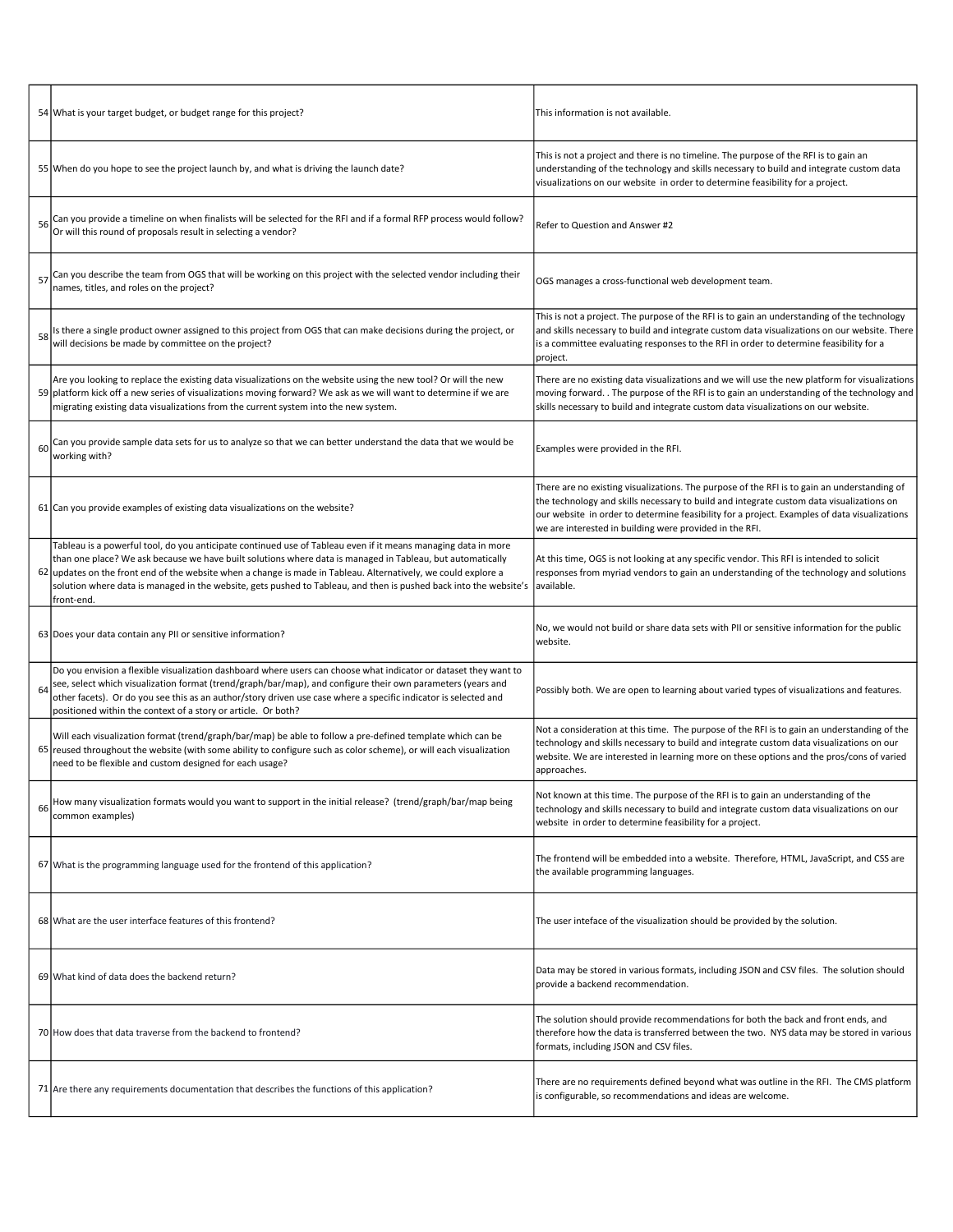|    | 72 Would there be a possibility to gain read-only access to this application?                                                                                                                                                                                                                                                                                                                                                                      | The CMS platform offers this ability if needed. The data visualization application/solution<br>should have this ability built in.                                                                                                                                   |
|----|----------------------------------------------------------------------------------------------------------------------------------------------------------------------------------------------------------------------------------------------------------------------------------------------------------------------------------------------------------------------------------------------------------------------------------------------------|---------------------------------------------------------------------------------------------------------------------------------------------------------------------------------------------------------------------------------------------------------------------|
|    | 73 Would it be possible to get a picture and description demo, or a video demo of this application?                                                                                                                                                                                                                                                                                                                                                | The data visualization application/solution should be embeddable via HTML and self-<br>contained. A demo could be arranged if helpful.                                                                                                                              |
|    | 74 Where is data being stored currently?                                                                                                                                                                                                                                                                                                                                                                                                           | There is no particular set of data under scope for this inquiry.                                                                                                                                                                                                    |
|    | 75 Is moving data to the cloud a viable option for the entire project?                                                                                                                                                                                                                                                                                                                                                                             | A preference is not specified. The purpose of the RFI is to gain an understanding of the<br>technology and skills necessary to build and integrate custom data visualizations on our<br>website. Please elaborate on this solution in the RFI response.             |
|    | 76 Is GCP (Google Cloud Platform) a viable cloud provider?                                                                                                                                                                                                                                                                                                                                                                                         | A preference is not specified. The purpose of the RFI is to gain an understanding of the<br>technology and skills necessary to build and integrate custom data visualizations on our<br>website.                                                                    |
|    | 77 What is the governance around pushing changes (i.e. process for releasing changes)?                                                                                                                                                                                                                                                                                                                                                             | There is no governance or process as this functionality currently does not exist. The<br>purpose of the RFI is to gain an understanding of the technology and skills necessary to<br>build and integrate custom data visualizations on our website.                 |
|    | 78 What is the sensitivity of the data (i.e. PII, credit card, etc)? What does the data consist of?                                                                                                                                                                                                                                                                                                                                                | We would not build or share data sets with PII or sensitive information for the public<br>website. There is no particular set of data under scope for this inquiry.                                                                                                 |
|    | 79 Is there legacy technology that needs to be migrated? If so, what language and technology stacks does it use?                                                                                                                                                                                                                                                                                                                                   | Not a consideration specific to the RFI. The purpose of this RFI is to gain an understanding<br>of the technology and skills necessary to build and integrate custom data visualizations on<br>our website.                                                         |
|    | 80 Who is running the application post build?                                                                                                                                                                                                                                                                                                                                                                                                      | Not a consideration specific to the RFI. The purpose of this RFI is to gain an understanding<br>of the technology and skills necessary to build and integrate custom data visualizations on<br>our website in order to determine feasibility for a project.         |
|    | 81 Will a full team be 'stood up' for continued support? Or will specific expertise be sourced in-house vs. external?                                                                                                                                                                                                                                                                                                                              | Not a consideration specific to the RFI. The purpose of this RFI is to gain an understanding<br>of the technology and skills necessary to build and integrate custom data visualizations on<br>our website in order to determine feasibility for a project.         |
|    | 82 Do we need to consider ongoing support post deployment?                                                                                                                                                                                                                                                                                                                                                                                         | Not a consideration specific to the RFI. The purpose of this RFI is to gain an understanding<br>of the technology and skills necessary to build and integrate custom data visualizations on<br>our website in order to determine feasibility for a project.         |
| 83 | In addition to Drupal, could you please list out the current technologies being used for data visualization and data<br>management?                                                                                                                                                                                                                                                                                                                | There is no particular set of data under scope for this inquiry.                                                                                                                                                                                                    |
|    | 84 Also could you share the data volume and approximate number of users?                                                                                                                                                                                                                                                                                                                                                                           | There is no particular set of data under scope for this inquiry nor approximate number of<br>users. The purpose of this RFI is to gain an understanding of the technology and skills<br>necessary to build and integrate custom data visualizations on our website. |
| 85 | What is the format of the pictures of data visualizations that are exported by various programs? For example<br>embedding Tableau Data Visualization.                                                                                                                                                                                                                                                                                              | Not specified. Please provide options and solutions in the RFI response.                                                                                                                                                                                            |
| 86 | I-Frame embed code in a WYSIWYG, pulling data from an external source. What are those external data sources?<br>How many user interface screens are expected?                                                                                                                                                                                                                                                                                      | There is no particular set of data under scope for this inquiry nor approximate number of<br>users. The purpose of this RFI is to gain an understanding of the technology and skills<br>necessary to build and integrate custom data visualizations on our website. |
| 87 | Uploading PDF documents or Excel spreadsheets, Are the requirements only for visualizing the data or also editing<br>it through the web? (Display only the content from Excel workbook or edit it too)                                                                                                                                                                                                                                             | Not sure - we are seeking recommendations/solutions to best enable building and<br>integrating custom data visualizations on the website.                                                                                                                           |
|    | 88 Links to external dashboards, Are these static links?                                                                                                                                                                                                                                                                                                                                                                                           | Yes                                                                                                                                                                                                                                                                 |
| 89 | Data is currently managed by agency programs via various methods, including Tableau, Excel, and other<br>applications designed to store data. These methods do not enable direct publishing to the website platform. What  Most data is or can be made available via API (JSON format). However, this is not true for<br>format is the data in when they say other applications from other agencies? (CSV, XML, REST API or some other<br>formats) | all cases. Recommedations for such cases are welcome.                                                                                                                                                                                                               |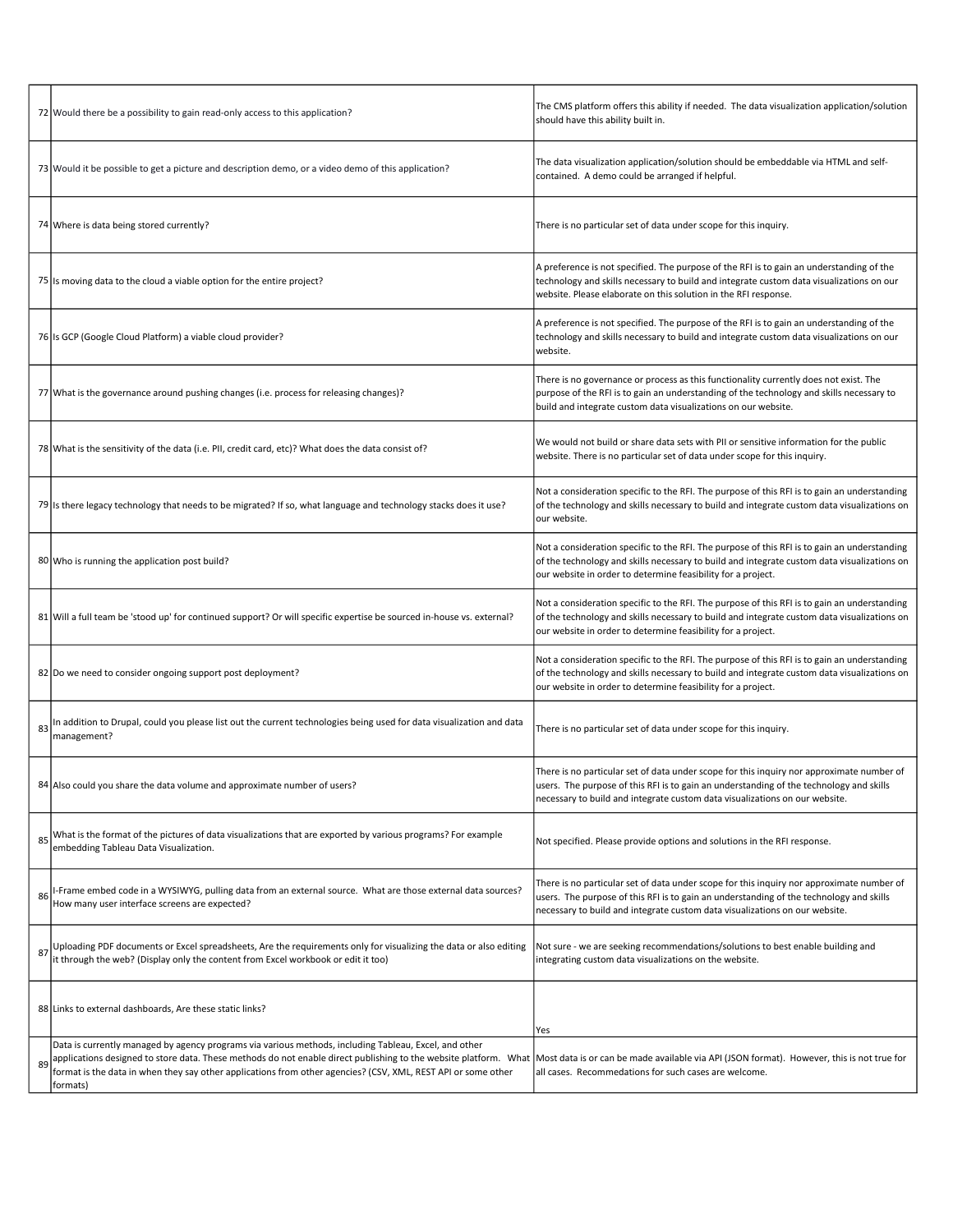|     | As OGS does not intend to replace the existing tools, please confirm that that you intend to continue with the<br>Drupal based website with embedded Tableau Data Visualizations and other pdf, pictures?                                                                                                                              | OGS does not intend to replace the Drupal-based website. The purpose of this RFI is to gain<br>an understanding of the technology and skills necessary to build and integrate custom data<br>visualizations on our website in order to determine feasibility for a project.                                                                    |
|-----|----------------------------------------------------------------------------------------------------------------------------------------------------------------------------------------------------------------------------------------------------------------------------------------------------------------------------------------|------------------------------------------------------------------------------------------------------------------------------------------------------------------------------------------------------------------------------------------------------------------------------------------------------------------------------------------------|
|     | Would OGS be open for leveraging an innovative data virtualization platform that can connect, combine and<br>provision data for interactive data visualization using tools such as Tableau or PowerBI?                                                                                                                                 | A preference is not specified. The purpose of the RFI is to gain an understanding of the<br>technology and skills necessary to build and integrate custom data visualizations on our<br>website in order to determine feasibility for a project.                                                                                               |
|     | 92 Would you be able to share the typical user profiles? Analyst, Executives, Field staff, Public users, etc.                                                                                                                                                                                                                          | The end user will be whoever comes to our website to view the data. Our audiences are<br>varied.                                                                                                                                                                                                                                               |
|     | 93 How many UI screens are expected in the project scope?                                                                                                                                                                                                                                                                              | There is no particular set of data under scope for this inquiry.                                                                                                                                                                                                                                                                               |
|     | 94 Exportable – able to download raw data, What format is expected be exported in?                                                                                                                                                                                                                                                     | Not specified. Please provide options and solutions in the RFI response.                                                                                                                                                                                                                                                                       |
|     | Allow the administrator to upload a set of data, convert the data into a visualization, and enable immediate<br>publication to a website, What is the data format expected for uploading the data?                                                                                                                                     | Not specified. This RFI is meant to gather that type of information. Please provide options<br>and solutions in the RFI response.                                                                                                                                                                                                              |
|     | 96 Are there any specific tools that are considered?                                                                                                                                                                                                                                                                                   | A preference is not specified. The purpose of the RFI is to gain an understanding of the<br>technology and skills necessary to build and integrate custom data visualizations on our<br>website in order to determine feasibility for a project.                                                                                               |
|     | 97 Are they looking to schedule the refresh?                                                                                                                                                                                                                                                                                           | Not specified. If this is part of the functionality, please provide more information in the RFI.                                                                                                                                                                                                                                               |
|     | 98 Would you be able to share the estimated visits per day, per week, per month, peak and average?                                                                                                                                                                                                                                     | Traffic can vary, therefore the solution should be scalable. Anticipate a maximum of<br>10000+ concurrent users.                                                                                                                                                                                                                               |
|     | 99 What level of tracking usage are they looking for?                                                                                                                                                                                                                                                                                  | Not specified. Please provide options and solutions in the RFI response.                                                                                                                                                                                                                                                                       |
|     | 100 Please share the number of visualization widgets that you want to have on the website to start with.                                                                                                                                                                                                                               | We have not specified that level of information. The purpose of the RFI is to gain an<br>understanding of the technology and skills necessary to build and integrate custom data<br>visualizations on our website.                                                                                                                             |
| 101 | Has designs completed for Vizualization? How far along are you in the conceptulization of the vizualization widgets<br>that are to be put up on the website?                                                                                                                                                                           | We have not specified that level of information. The purpose of the RFI is to gain an<br>understanding of the technology and skills necessary to build and integrate custom data<br>visualizations on our website.                                                                                                                             |
|     | 102 ls the UI/UX work completed on all these widgets? Should we include UX design work in proposal as well?                                                                                                                                                                                                                            | We have not specified that level of information. The purpose of the RFI is to gain an<br>understanding of the technology and skills necessary to build and integrate custom data<br>visualizations on our website.                                                                                                                             |
|     | 103 What are the various data sources that will be used for these widgets?                                                                                                                                                                                                                                                             | We have not specified that level of information. The purpose of the RFI is to gain an<br>understanding of the technology and skills necessary to build and integrate custom data<br>visualizations on our website.                                                                                                                             |
|     | 104 Please provide a list of websites which will display these data visualizations.                                                                                                                                                                                                                                                    | ogs.ny.gov; bsc.ogs.ny.gov; empirestateplaza.ny.gov;                                                                                                                                                                                                                                                                                           |
|     | Can you please provide samples for each of the following in the web site<br>. Uploading pictures of data visualizations that are exported through various programs<br>105 . I-Frame embed code in a WYSIWYG, pulling data from an external source<br>. Uploading PDF documents or Excel spreadsheets<br>· Links to external dashboards | We are currently not connecting to any data sources; however, there are multiple PDFs and<br>Excels on our website. The purpose of the RFI is to gain an understanding of the technology<br>and skills necessary to build and integrate custom data visualizations on our website.<br>Please explain this solution/option in the RFI response. |
| 106 | "Publish to one or more website within the agency's domain" Are you expecting this to be built as a standalone<br>system and integrate with CMSs/sites ?                                                                                                                                                                               | Not specified. The purpose of the RFI is to gain an understanding of the technology and<br>skills necessary to build and integrate custom data visualizations on our website. Please<br>explain this solution/option in the RFI response.                                                                                                      |
|     | 107 Can you share peak traffic for the website pages where these interactive visualization will be embedded?                                                                                                                                                                                                                           | Traffic can vary, therefore the solution should be scalable. Anticipate a maximum of<br>10000+ concurrent users.                                                                                                                                                                                                                               |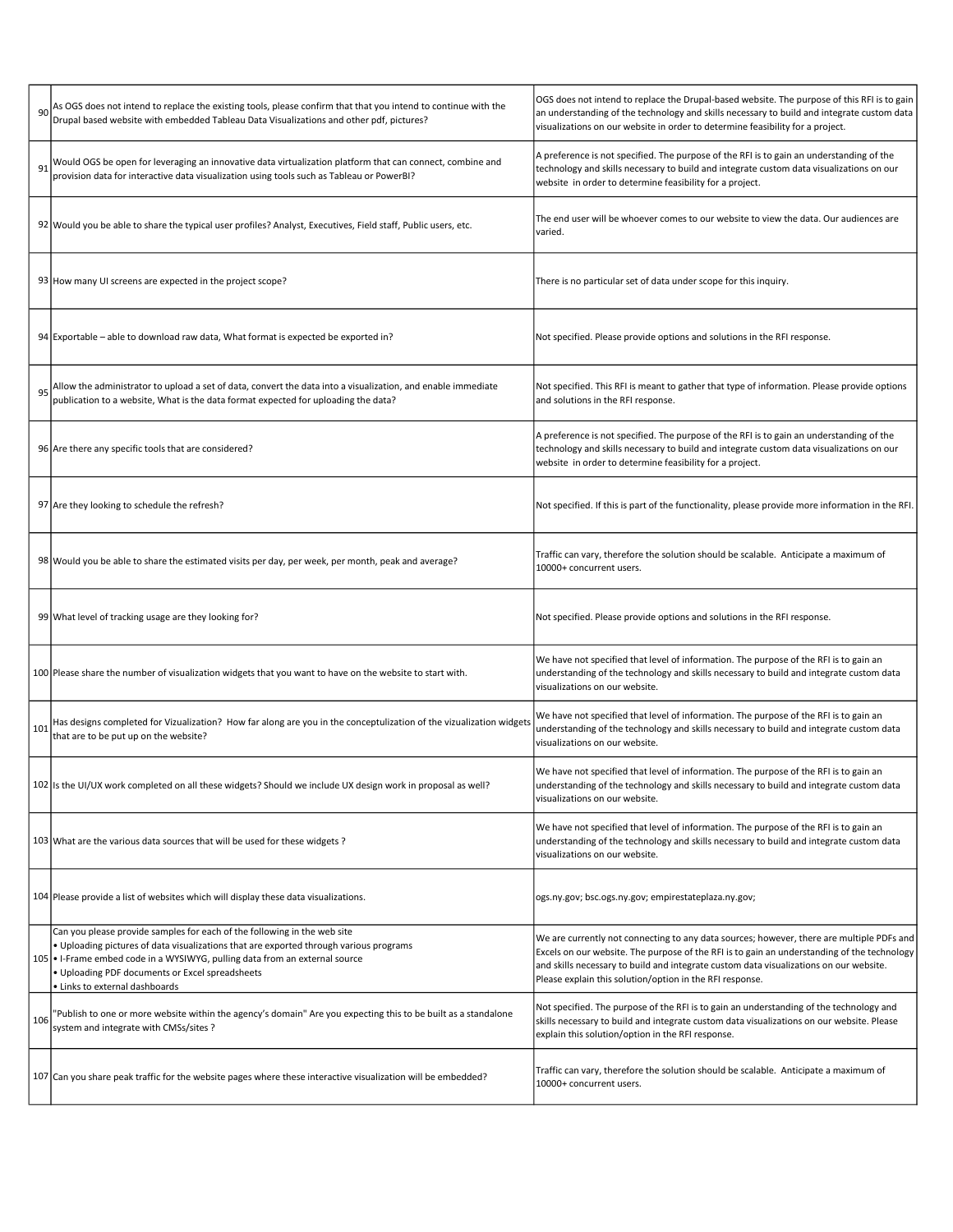| 108 | Is Tableau dashboard integration with OGS website evaluated, can you please share the reasons for not<br>considering Tableau?                                                                                                                                                                                                                                                                                                                                                                                                                                             | A preference or consideration is not specified. The purpose of the RFI is to gain an<br>understanding of the technology and skills necessary to build and integrate custom data<br>visualizations on our website.                                                           |
|-----|---------------------------------------------------------------------------------------------------------------------------------------------------------------------------------------------------------------------------------------------------------------------------------------------------------------------------------------------------------------------------------------------------------------------------------------------------------------------------------------------------------------------------------------------------------------------------|-----------------------------------------------------------------------------------------------------------------------------------------------------------------------------------------------------------------------------------------------------------------------------|
| 109 | Is OGS expecting a product that can be licensed and has capability to deliver the listed functionality for the roles of<br>end user and administrative user?                                                                                                                                                                                                                                                                                                                                                                                                              | We have not specified that level of information. The purpose of the RFI is to gain an<br>understanding of the technology and skills necessary to build and integrate custom data<br>visualizations on our website. Please explain this solution/option in the RFI response. |
|     | 110 Is OGS expecting a custom solution to be built using open source charts like D3js, echarts?                                                                                                                                                                                                                                                                                                                                                                                                                                                                           | Not specified. The purpose of the RFI is to gain an understanding of the technology and<br>skills necessary to build and integrate custom data visualizations on our website. Please<br>explain this solution/option in the RFI response.                                   |
| 111 | Is OGS expecting to build or implement the solution with its staff? What will be roles that will be brought by the<br>service provider?                                                                                                                                                                                                                                                                                                                                                                                                                                   | Not specified. The purpose of the RFI is to gain an understanding of the technology and<br>skills necessary to build and integrate custom data visualizations on our website. Please<br>explain necessary roles/skills in the RFI response.                                 |
| 112 | 'recommended devops(infrastructure)" Is this question refering to the scalability of the solution? What is the<br>maximum number of concurrent users expected to use the dashboard charts?                                                                                                                                                                                                                                                                                                                                                                                | Traffic can vary, therefore the solution should be scalable. Anticipate a maximum of<br>10000+ concurrent users.                                                                                                                                                            |
|     | 113 Are you expecting the solution to be managed by the service provider?                                                                                                                                                                                                                                                                                                                                                                                                                                                                                                 | Not specified. The purpose of the RFI is to gain an understanding of the technology and<br>skills necessary to build and integrate custom data visualizations on our website. Please<br>explain service provider options in the RFI response.                               |
|     | 114 Can you give examples on the kind of data being handled by OGS?                                                                                                                                                                                                                                                                                                                                                                                                                                                                                                       | There is no particular set of data under scope for this inquiry.                                                                                                                                                                                                            |
|     | 115 Can you please provide an estimated budgeted that will be targeted?                                                                                                                                                                                                                                                                                                                                                                                                                                                                                                   | This information is not available.                                                                                                                                                                                                                                          |
|     | 116 Is there an estimated start date and deliverable date for this initiative?                                                                                                                                                                                                                                                                                                                                                                                                                                                                                            | No.                                                                                                                                                                                                                                                                         |
|     | Would usage of external BI be acceptable if there is an integration of content embedding selection within Drupal<br>117 (i.e. a user creates a view in the BI solution and then uses Drupal to select the right view and embed it in the<br>content.                                                                                                                                                                                                                                                                                                                      | A preference or consideration is not specified. The purpose of the RFI is to gain an<br>understanding of the technology and skills necessary to build and integrate custom data<br>visualizations on our website Please explain this solution/option in the RFI response.   |
|     | 118 Would OGS be willing to pay monthly subscription fees for PowerBI and database solutions based in Azure cloud?                                                                                                                                                                                                                                                                                                                                                                                                                                                        | A preference or consideration is not specified. The purpose of the RFI is to gain an<br>understanding of the technology and skills necessary to build and integrate custom data<br>visualizations on our website. Please explain this solution/option in the RFI response.  |
|     | Is it mandatory to embed the BI solution admin interface (place where views are created) within Drupal UI or is it<br>119 ok that the system will be outside of Drupal, while in drupal only the prepared view would be selected and<br>embedded within the text editor?                                                                                                                                                                                                                                                                                                  | A preference or consideration is not specified. The purpose of the RFI is to gain an<br>understanding of the technology and skills necessary to build and integrate custom data<br>visualizations on our website. Please explain this solution/option in the RFI response.  |
|     | Part of the examples mentioned in the document look like very custom designs and solutions such as:<br>4.1.<br>Interactive maps - is a high level map ok or you expect GIS grade interaction? What kind of GIS solution do you use Inere are no current solutions in place. The purpose of the RFI is to gain an understanding<br>120 as we can also embed ArcGIS within the solution (both cloud or server side)<br>4.2. - Reuters<br>Drowning in plastic is a very custom job - this would need special design and development and can not be shipped<br>out of the box | of the technology and skills necessary to build and integrate custom data visualizations on<br>our website. Please explain necessary technology, roles, and skills in the RFI response.                                                                                     |
| 121 | Would Microsoft PowerBI be acceptable for your vision as we can embed it within Drupal and we have proper<br>know how to achieve the expectations and goals.:                                                                                                                                                                                                                                                                                                                                                                                                             | A preference or consideration is not specified. The purpose of the RFI is to gain an<br>understanding of the technology and skills necessary to build and integrate custom data<br>visualizations on our website Please explain this solution/option in the RFI response.   |
|     | 122 What is your current version of Drupal?                                                                                                                                                                                                                                                                                                                                                                                                                                                                                                                               | D8                                                                                                                                                                                                                                                                          |
|     | 123   What version and/or licensing for Tableau is currently being used?                                                                                                                                                                                                                                                                                                                                                                                                                                                                                                  | We are not currently using data visualization tools.                                                                                                                                                                                                                        |
|     | 124 Does the data contain any PII?                                                                                                                                                                                                                                                                                                                                                                                                                                                                                                                                        | We would not build or share data sets with PII or sensitive information for the public<br>website.                                                                                                                                                                          |
|     | 125 Are you open to a POC project that will allow us to work with you step by step to customize the solution?                                                                                                                                                                                                                                                                                                                                                                                                                                                             | A preference or consideration is not specified. The purpose of the RFI is to gain an<br>understanding of the technology and skills necessary to build and integrate custom data<br>visualizations on our website. Please explain this solution/option in the RFI response.  |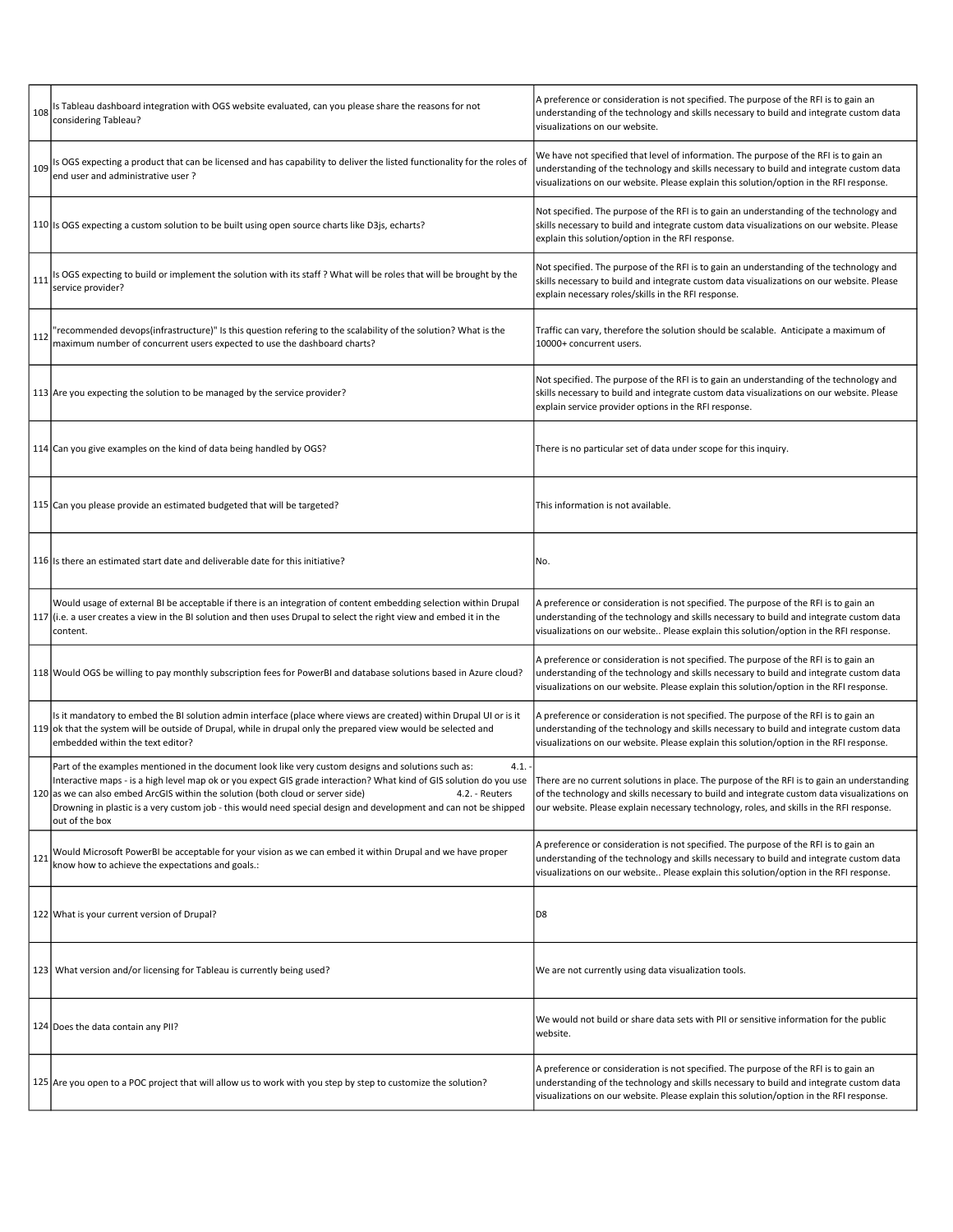|     | 126 What are the other applications the agencies are using to store data other than Excel and Tableau?                                                                                              | Not specified.                                                                                                                                                                                                                                                             |
|-----|-----------------------------------------------------------------------------------------------------------------------------------------------------------------------------------------------------|----------------------------------------------------------------------------------------------------------------------------------------------------------------------------------------------------------------------------------------------------------------------------|
| 127 | Please elaborate on the statement "These methods do not enable direct publishing to the website platform" -<br>What types of errors are you seeing?                                                 | There is currently no functionality in place to allow for this. The purpose of the RFI is to<br>gain an understanding of the technology and skills necessary to build and integrate custom<br>data visualizations on our website.                                          |
| 128 | What types of methods have you attempted to use to embed data into the website? (iframes, Rest API calls,<br>JavaScript embedding etc.)                                                             | iframes                                                                                                                                                                                                                                                                    |
| 129 | Do you need to just display data on the Drupal website, or do you also need the ability to modify the data via the<br>Drupal website?                                                               | We do not anticipate needing to modify data via Drupal.                                                                                                                                                                                                                    |
|     | 130 Do you have the ability to FTP to your current Drupal website?                                                                                                                                  | No                                                                                                                                                                                                                                                                         |
| 131 | Do the other agencies have a way to post their data to a common storage area than can be accessed/imported into<br>the website?                                                                     | No                                                                                                                                                                                                                                                                         |
| 132 | Are the end users that will see the visualization of data, public (anonymous) or private (authenticated) users? Or a<br>mix of both?                                                                | public (anonymous)                                                                                                                                                                                                                                                         |
|     | 133 What is the type of data that will be displayed in reports?                                                                                                                                     | There is no particular set of data under scope for this inquiry.                                                                                                                                                                                                           |
|     | 134 Are you open to other reporting tools outside of Excel or Tableau?                                                                                                                              | A preference or consideration is not specified. The purpose of the RFI is to gain an<br>understanding of the technology and skills necessary to build and integrate custom data<br>visualizations on our website. Please explain your solution/option in the RFI response. |
| 135 | Is there a current extraction, transformation and loading process that combines the data and stores it in a central<br>place or should this be a capability of the reporting tool or functionality? | No. The solution should include this functionality. It should be noted that a considerable<br>amout of data is stored on data.ny.gov, but it does not include all the data that we would<br>like to visualize.                                                             |
|     | 136 How often does data need to be refreshed in a day?                                                                                                                                              | Not fully specified; however, we anticipate at least once daily.                                                                                                                                                                                                           |
| 137 | Are you looking at hiring internal staff with the skill sets to build data visualizations or looking for a vendor to help<br>with report development and integration?                               | Not specified. The purpose of the RFI is to gain an understanding of the technology and<br>skills necessary to build and integrate custom data visualizations on our website. Please<br>explain necessary technology, roles, and skills in the RFI response.               |
|     | 138 Is there sensitive data that will be shared in data visualizations on the web site or will it all be public data?                                                                               | All data shared in online data visualizations will be public data.                                                                                                                                                                                                         |
| 139 | Will there be a need for row level security for users who access the website data visualizations (ie. Certain<br>users/customers will only be able to see data specific to their data)?             | No - We would not build or share data sets with PII or sensitive information for the public<br>website.                                                                                                                                                                    |
|     | 140 How many users will need access to the reports?                                                                                                                                                 | End user - this will be available on the public website for all site visitors.                                                                                                                                                                                             |
| 141 | What type of data sources is NYS connecting to?<br>а.<br>On premise, cloud, both?<br>What<br>b.<br>are the datasources?<br>How<br>c.<br>many datasources?                                           | We are currently not connecting to any data sources. The purpose of the RFI is to gain an<br>understanding of the technology and skills necessary to build and integrate custom data<br>visualizations on our website.                                                     |
|     | 142 Are your endusers internal employees or external? Or both?                                                                                                                                      | Enternal; although employees do also use the public websites, but as unauthenticated<br>users.                                                                                                                                                                             |
|     | 143 Administrator requirements - What does NYS mean by exporting to social media?                                                                                                                   | Ability to share data visualizations across social media.                                                                                                                                                                                                                  |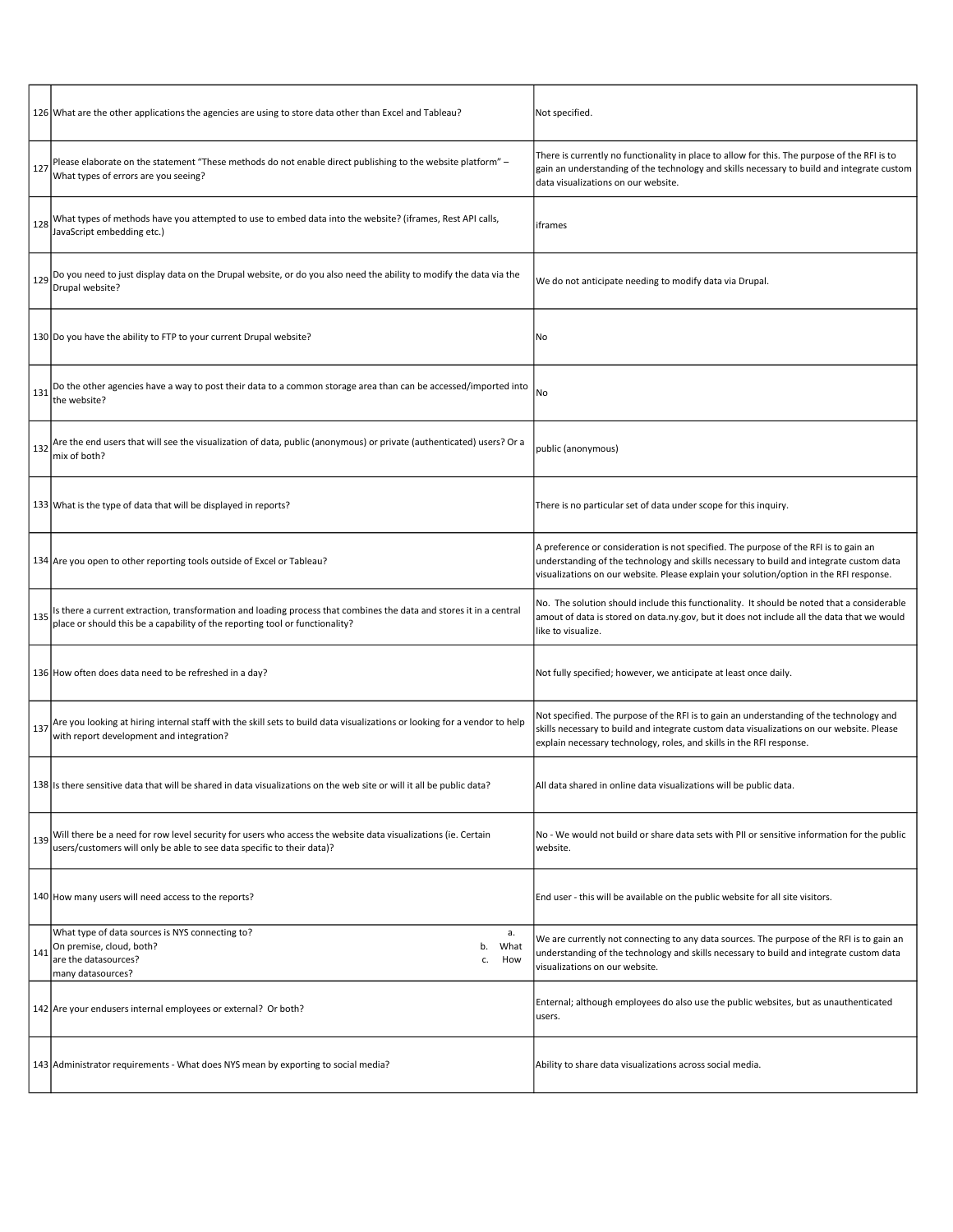|     | 144 What volume of website traffic and/or users interactions is expected in a given month?                                                                                                                                                                                   | Traffic can vary, therefore the solution should be scalable. Anticipate a maximum of<br>10000+ concurrent users.                                                                                                                                                                                                 |
|-----|------------------------------------------------------------------------------------------------------------------------------------------------------------------------------------------------------------------------------------------------------------------------------|------------------------------------------------------------------------------------------------------------------------------------------------------------------------------------------------------------------------------------------------------------------------------------------------------------------|
|     | 145 The RFI seeks information on scalability. What is the average and peak traffic to expect for your solution?                                                                                                                                                              | Traffic can vary, therefore the solution should be scalable. Anticipate a maximum of<br>10000+ concurrent users.                                                                                                                                                                                                 |
| 146 | RFI indicates the desire to integrate with social media or email. In the shared form, are you expecting the<br>dashboards and views continue to operate interactively?                                                                                                       | Not a consideration; however, please provie more information in the RFI response.                                                                                                                                                                                                                                |
|     | 147 What types of Usage Tracking Metrics and Analytics are required/desired?                                                                                                                                                                                                 | Anonymously track all interactions, including the initial load, of the visualization.                                                                                                                                                                                                                            |
|     | 148   For security considerations, are we to assume the data being published is a public data source?                                                                                                                                                                        | Yes                                                                                                                                                                                                                                                                                                              |
|     | 149 Will the same data source(s) contain non-public and/or regulated data?                                                                                                                                                                                                   | No                                                                                                                                                                                                                                                                                                               |
| 150 | The RFI indicates the need to allow data export. Can you provide clarification quantities and limits of data export<br>capability? What formats are required for export?                                                                                                     | We are open to recommendations. We would like to impose no limits and offer the data in<br>formats useful to the public, including images if applicable and possible.                                                                                                                                            |
|     | 151 Does the OGS prefer an on-premise or cloud based solution?                                                                                                                                                                                                               | A preference or consideration is not specified. The purpose of the RFI is to gain an<br>understanding of the technology and skills necessary to build and integrate custom data<br>visualizations on our website in order to determine feasibility for a project.                                                |
|     | 152 Will the dashboard and view require predictive capabilities or be limited to historical data content?                                                                                                                                                                    | Not specified. The purpose of the RFI is to gain an understanding of the technology and<br>skills necessary to build and integrate custom data visualizations on our website. Please<br>explain necessary roles/skills in the RFI response.                                                                      |
| 153 | Will the users of the CMS application be internal users only or will the general public have access to the CMS<br>application as well?                                                                                                                                       | The general public does not have access to the CMS.                                                                                                                                                                                                                                                              |
| 154 | What data input sources will be used?<br>а.<br>Types of data: relational/structured, text, documents<br>b. What<br>database engines are in use? (e.g. Db2, MongoDB, etc)<br>c.<br>Approximate size of the databases. Quantity and sizes of tables and/or number of documents | Not specified - could be any number of types. There is no particular set of data under scope<br>for this inquiry or existing database engines. The purpose of the RFI is to gain an<br>understanding of the technology and skills necessary to build and integrate custom data<br>visualizations on our website. |
|     | Regarding the end users mentioned in Section 1.3. How many end users from state agencies, authorities and<br>155 entities use the Drupal portal today? Of those end users, how many are expected to interact with data<br>visualizations in the Drupal portal?               | Our end users are visitors to our website.                                                                                                                                                                                                                                                                       |
|     | 156 How many "administrative users" does OGS expect to use advanced features?                                                                                                                                                                                                | The number of administrative users would depend on what constitutes an advanced<br>feature. We would expect only a small team, less than 10, would be responsible for<br>administration, but there may be more advanced users throughout the state if the tool is<br>intuitive enough.                           |
|     | 157 How many administrators are from DMSC and how many expected from other agencies?                                                                                                                                                                                         | The number of administrative users would depend on what constitutes an advanced<br>feature. We would expect only a small team, less than 10, would be responsible for<br>administration, but there may be more advanced users throughout the state if the tool is<br>intuitive enough.                           |
| 158 | Regarding the tracking of usage for public and end user traffic, we are curious if DMSC wishes to bill-back costs<br>associated with website traffic and data query demands back to the state agencies and other authorities?                                                | Not a consideration at this point. The purpose of the RFI is to gain an understanding of the<br>technology and skills necessary to build and integrate custom data visualizations on our<br>website.                                                                                                             |
| 159 | Do DMSC administration teams use any visualization and reporting applications today? Tableau, PowerBI, Looker,<br>Qlik, Microstrategies, etc                                                                                                                                 | No                                                                                                                                                                                                                                                                                                               |
| 160 | Which visualizations and reporting applications do OGS agencies use today? Tableau, PowerBI, Looker, Qlik,<br>Microstrategies, etc                                                                                                                                           | We are not currently using data visualization tools on our website.                                                                                                                                                                                                                                              |
|     | 161 What version of Drupal is being used today?                                                                                                                                                                                                                              | D8                                                                                                                                                                                                                                                                                                               |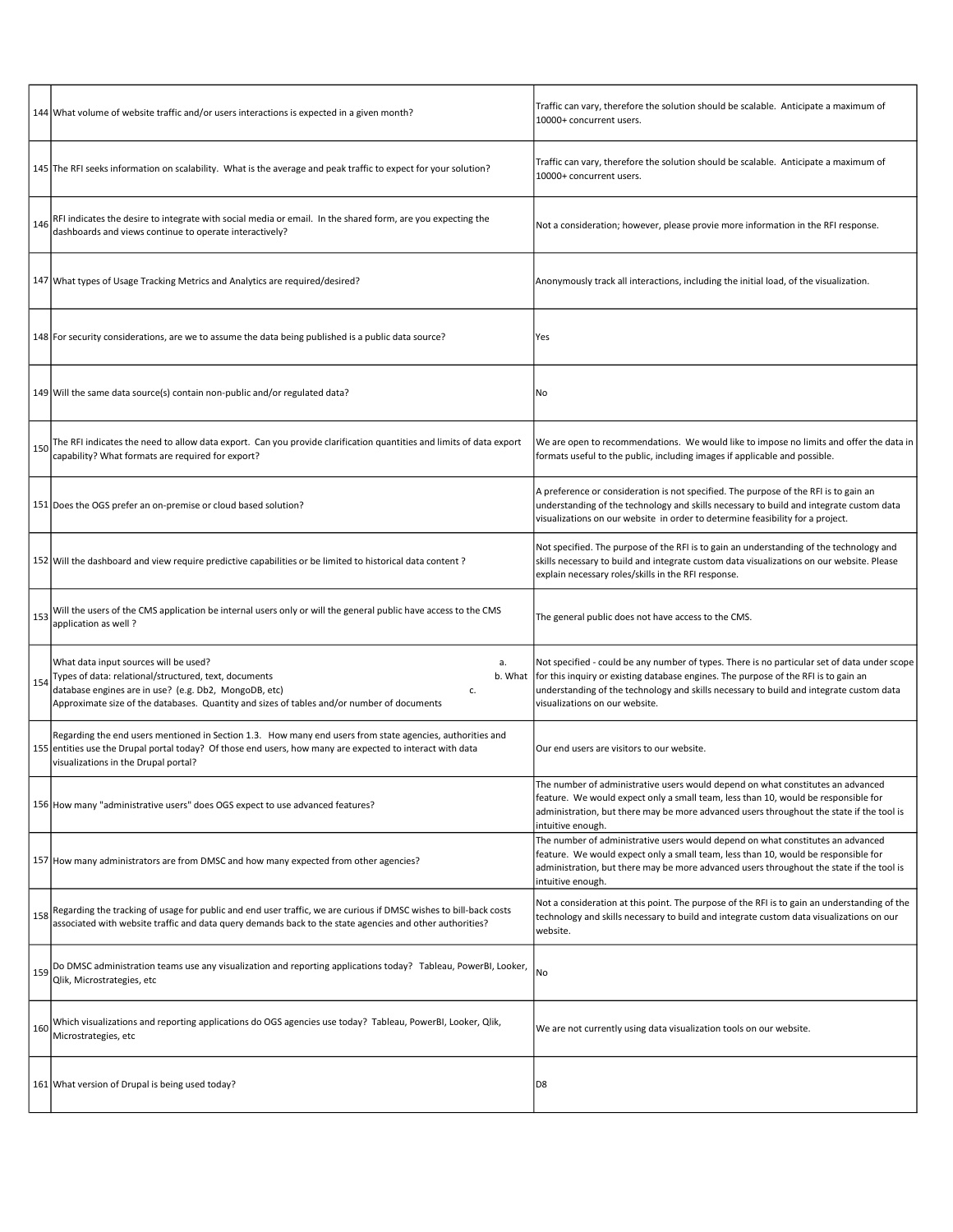|     | 162 How often does DMSC conduct upgrades to Drupal?                                                                                                                                                                                                                                          | As needed. Weekly in some cases.                                                                                                                                                                                                                                        |
|-----|----------------------------------------------------------------------------------------------------------------------------------------------------------------------------------------------------------------------------------------------------------------------------------------------|-------------------------------------------------------------------------------------------------------------------------------------------------------------------------------------------------------------------------------------------------------------------------|
| 163 | What Content Management System (CMS) does DMSC use to manage it's public facing websites, specifically<br>publishing content and managing their operations? Does Drupal do that or possibly WordPress?                                                                                       | Drupal 8                                                                                                                                                                                                                                                                |
|     | It was mentioned Digital & Media Services Center (DMSC) manages many websites. Can you provide a list of some<br>164 of the websites that DMSC manages? This will help with understanding some of the needs and challenges<br>agencies are experiencing with infographics and other charts.  | ogs.ny.gov; bsc.ogs.ny.gov; empirestateplaza.ogs.ny.gov                                                                                                                                                                                                                 |
|     | 165 Does OGS or DMSC align themselves to specific Cloud providers, such as AWS, GCP or Azure?                                                                                                                                                                                                | Our CMS platform is hosted on Acquia Cloud, which can only be used to host the frontend<br>code. Should the solution for data visualization include a cloud recommendation, that<br>would need to be evaluated by NYS ITS.                                              |
| 166 | What are the common visualization tools used by state agencies, authorities and entities to produce infographics,<br>graphics, or pictorials? Tableau and excel were mentioned. Are there others?                                                                                            | None that are identified.                                                                                                                                                                                                                                               |
|     | Allowing administrators to upload data and build visualizations is a requested feature. Could you provide two<br>167 examples of data that would be uploaded and the type of visualization published to a website? If it is easy to point<br>to an existing public URL, that would be great. | We currently do not have this functionality. Examples of the types of data visualizations<br>were provided in the RFI.                                                                                                                                                  |
|     | 168 How many and types of resources does DMSC have currently who develop and manage the Drupal application?                                                                                                                                                                                  | This information is not available. The purpose of the RFI is to gain an understanding of the<br>technology and skills necessary to build and integrate custom data visualizations on our<br>website.                                                                    |
|     | Regarding exporting to social media, do you have more examples of how DMSC would use social media with<br>169 visualization created by this system? If social media, which platforms (Facebook, Twitter, etc) are agencies<br>targeting? The specific platforms and examples would be great. | We currently do not have this functionality and are looking for the ability to share web<br>pages with data content across social media channels, including Facebook and Twitter.                                                                                       |
| 170 | Please provide an example of a popular embedded visualization on one of DMSC domain website(s) with high<br>traffic. Are there supporting website traffic statistics that can be shared to help understand traffic to the website?                                                           | We are not currently using data visualization tools on our website. Traffic can vary,<br>therefore the solution should be scalable. Anticipate a maximum of 10000+ concurrent<br>users.                                                                                 |
|     | Related to the following question in RFI 2397 Section 2. Desired Knowledge, "What security model should we<br>171 consider for the protection of our data?", could you please specify your sensitivity and security requirements for<br>the data you anticipate making available.            | We would not build or share data sets with PII or sensitive information for the public<br>website.                                                                                                                                                                      |
| 172 | Will participation in existing OGS procurement contracts be a requirement for vendor participation in any<br>forthcoming RFPs related to this RFI? If so, can you please specify those contracts?                                                                                            | No, participation in existing contracts is not required to respond to future solicitations.                                                                                                                                                                             |
|     | What is the percentage breakdown of the solution grading between Ingestion and data processing/engineering<br>173 versus visualization design versus building the middleware that bridges the gap between ingestion and<br>consumption?                                                      | This information is not available. The purpose of the RFI is to gain an understanding of the<br>technology and skills necessary to build and integrate custom data visualizations on our<br>website.                                                                    |
|     | 174 What skills are you looking for?                                                                                                                                                                                                                                                         | The purpose of the RFI is to gain an understanding of the technology and skills necessary to<br>build and integrate custom data visualizations on our website. Please specify the types of<br>skills necessary in your response.                                        |
|     | 175 Open to M/WBE joining as co-bidders?                                                                                                                                                                                                                                                     | Yes                                                                                                                                                                                                                                                                     |
|     | 176 What is the real-time, or near real-time requirement for ingestion, and consumption                                                                                                                                                                                                      | Daily updates are desired, with the ability to change the frequency as needed. Real time is<br>not currently a requirement.                                                                                                                                             |
| 177 | Is there any roadmap changes for the change of CMS or a CMS specific requirement that we need to be aware of<br>and can affect the final solution                                                                                                                                            | We would like the application/solution to be embeddable and therefore not dependent on<br>the CMS to do anything other than host the embed code. We have different Drupal code<br>bases we hope the solution will be compatible with, but all are stable at the moment. |
|     | What is the average technical aptitude of the user who will be expected to embed visualizations into the CMS?<br>178 Could you please elaborate on your Change Mgmt workflow so we understand who actually creates the<br>visualization versus who embeds it                                 | The purpose of the RFI is to gain an understanding of the technology and skills necessary to<br>build and integrate custom data visualizations on our website. Please specify the types of<br>skills necessary in your response.                                        |
|     | 179 What "raw data" does OGS expect? Database, excel files, API, Public Cloud?                                                                                                                                                                                                               | Not specified, could be any type of raw data. The purpose of the RFI is to gain an<br>understanding of the technology and skills necessary to build and integrate custom data<br>visualizations on our website.                                                         |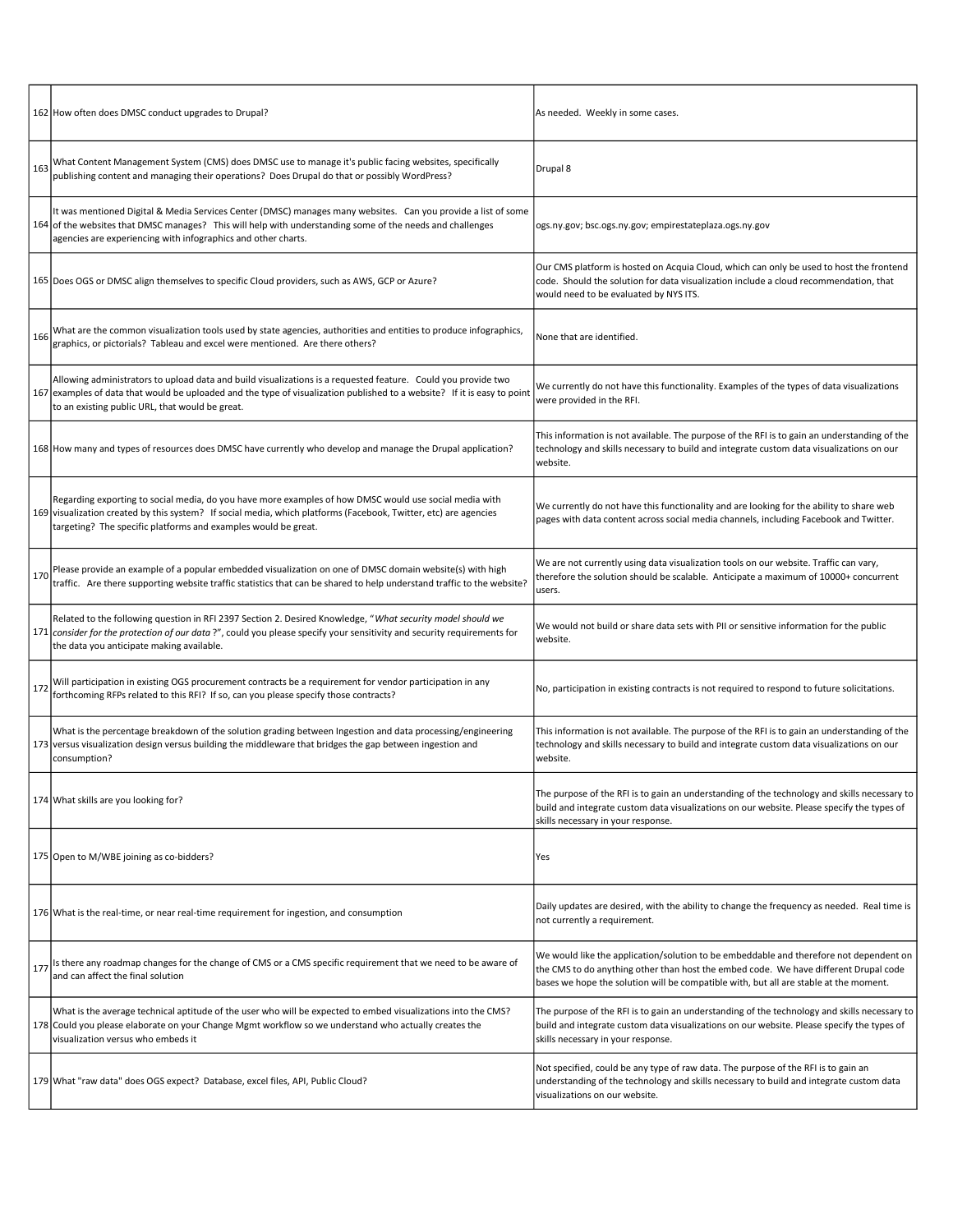|     | 180 Ingestion and processing of data, Where coming from?                                                                                                                                                                                                                                      | Not specified. The purpose of the RFI is to gain an understanding of the technology and<br>skills necessary to build and integrate custom data visualizations on our website. Please<br>explain necessary roles/skills in the RFI response.                                                                           |
|-----|-----------------------------------------------------------------------------------------------------------------------------------------------------------------------------------------------------------------------------------------------------------------------------------------------|-----------------------------------------------------------------------------------------------------------------------------------------------------------------------------------------------------------------------------------------------------------------------------------------------------------------------|
|     | 181 Do they have solution to ingest and prep data?                                                                                                                                                                                                                                            | The purpose of the RFI is to gain an understanding of the technology and skills necessary to<br>build and integrate custom data visualizations on our website. Please provide solutions to<br>ingest and prep data.                                                                                                   |
|     | What does multi-faceted visualizations mean? Examples? Does it mean different dimensions? different<br>182 visualization options for the same selected fields and metrics? On-demand option to change visualizations in the<br>browser?                                                       | Yes, ability for the user to interact with the data to change views. Examples of the types of<br>visualizations we are looking for are listed in the RFI.                                                                                                                                                             |
|     | 183 Are there different people managing data and prepping vs those doing the visualizations                                                                                                                                                                                                   | Not specified. The purpose of the RFI is to gain an understanding of the technology and<br>skills necessary to build and integrate custom data visualizations on our website. Please<br>explain necessary roles/skills in the RFI response.                                                                           |
|     | How rigid is the Tableau component in the final solution stack? Is Tableau accessibility capability adequate? Is OGS<br>184 open to another platform other than Tableau for embeddable, augmented analytics that may be accessibility<br>compliant?                                           | A vendor preference or consideration is not specified in this RFI. The purpose of the RFI is<br>to gain an understanding of the technology and skills necessary to build and integrate<br>custom data visualizations on our website.                                                                                  |
| 185 | Will OGS entertain solutions that are web frameworks for visualization that are more accommodating or packaged<br>platforms like Tableau, Hitachi Pentaho etc.                                                                                                                                | Yes, the purpose of this RFI is to gather information and learn about varying types of<br>solutions.                                                                                                                                                                                                                  |
|     | 186 Is the need to build the bridge/plugin between a OOTB (out of the box) visualization tool and CMS?                                                                                                                                                                                        | The application/solution should be embeddable into the CMS with HTML/JavaScript.                                                                                                                                                                                                                                      |
|     | 187 If Tableau cannot be used, are you OK with a custom build?                                                                                                                                                                                                                                | A vendor preference or consideration is not specified in this RFI. The purpose of the RFI is<br>to gain an understanding of the technology and skills necessary to build and integrate<br>custom data visualizations on our website. Please provide more information on this type of<br>solution in the RFI response. |
|     | 188 What traffic volume and concurrency are we expecting to understand concurrency?                                                                                                                                                                                                           | Traffic can vary, therefore the solution should be scalable. Anticipate a maximum of<br>10000+ concurrent users.                                                                                                                                                                                                      |
|     | 189 What are the various user types breakdown by percent for the solution? Internal vs. External to NYS i.e. public                                                                                                                                                                           | 100% external - for display on the public website                                                                                                                                                                                                                                                                     |
|     | 190 Process of approvals prior to visuals showing in websites facing public                                                                                                                                                                                                                   | Not specified for this RFI. The purpose of the RFI is to gain an understanding of the<br>technology and skills necessary to build and integrate custom data visualizations on our<br>website.                                                                                                                         |
|     | 191 Accessibility compliant, To what extent? A? AA? AAA?                                                                                                                                                                                                                                      | WCAG 2.1                                                                                                                                                                                                                                                                                                              |
|     | 192  which version of QCAG is NYS looking to accommodate and be compliant with? v2.1?                                                                                                                                                                                                         | WCAG 2.1                                                                                                                                                                                                                                                                                                              |
|     | 193 Are you using an existing vendor technology to test 508c compliance?                                                                                                                                                                                                                      | Not specified for this RFI. The purpose of the RFI is to gain an understanding of the<br>technology and skills necessary to build and integrate custom data visualizations on our<br>website.                                                                                                                         |
| 194 | Is there a digital accessibility team in place to test solutions and provide guidance or are you looking for us to<br>create that framework and guidance?                                                                                                                                     | The purpose of the RFI is to gain an understanding of the technology and skills necessary to<br>build and integrate custom data visualizations on our website. Please provide information<br>on the necessary toolset and staffing and/or a recommended framework.                                                    |
|     | Are your expectations for this solution more aligned with a collection of third party services you would be<br>195 responsible for managing internally that communicates directly with the website? Or are you looking for more of a<br>custom solution - as in something built from scratch? | Not specified. The purpose of the RFI is to gain an understanding of the technology and<br>skills necessary to build and integrate custom data visualizations on our website. Please<br>provide solution recommendations in the RFI response.                                                                         |
|     | 196 Similarly, are you planning on adopting a toolset and hiring the necessary people to run them?                                                                                                                                                                                            | The purpose of the RFI is to gain an understanding of the technology, staffing and skills<br>necessary to build and integrate custom data visualizations on our website. Please provide<br>information on the necessary toolset and staffing.                                                                         |
| 197 | What level of accessibility do these tools need to be? We know the results need to be Section 508 compliant, but<br>are there any accessibility requirements for administering the solution?                                                                                                  | WCAG 2.1                                                                                                                                                                                                                                                                                                              |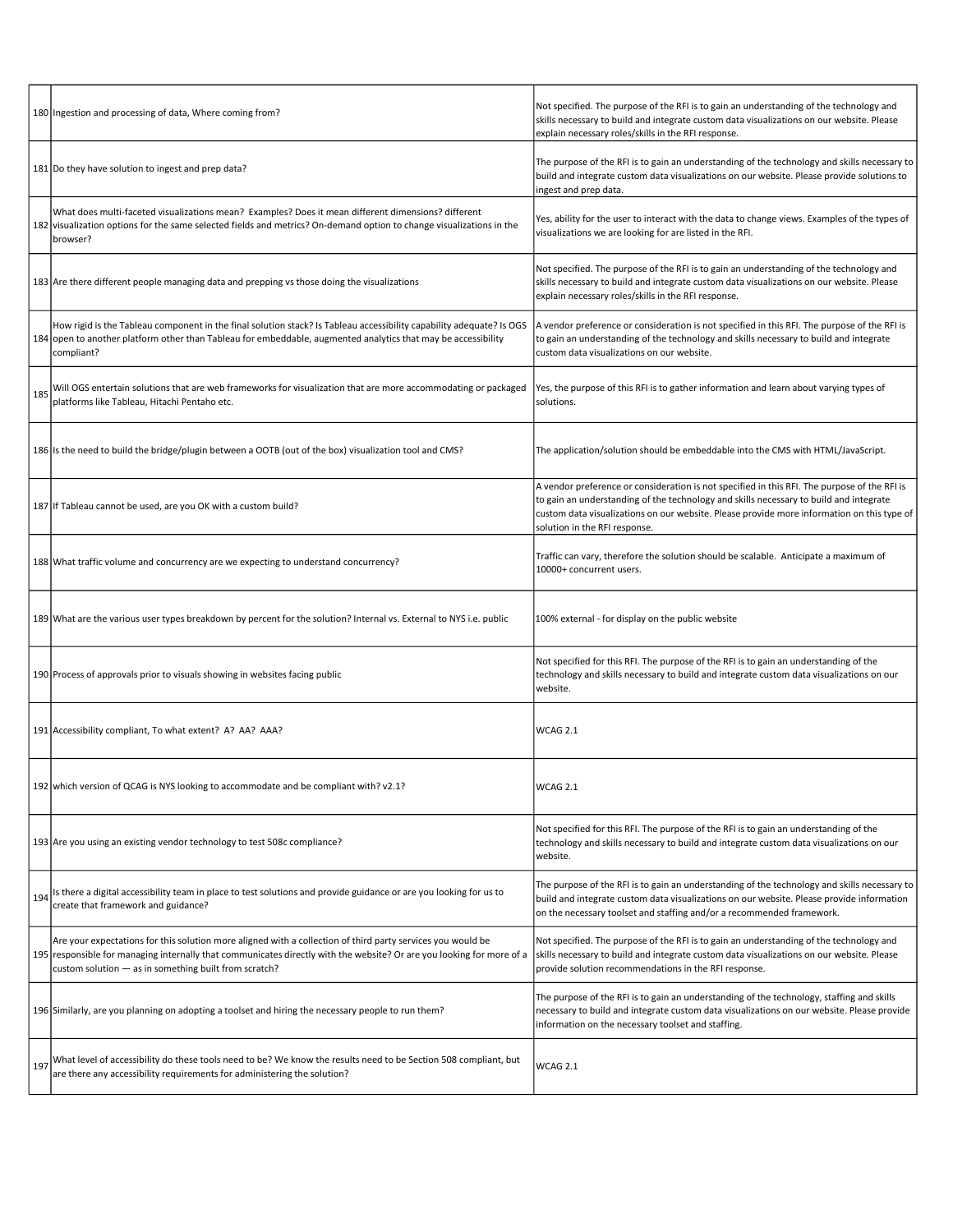|     | Are any of the resulting data visualizations displaying real-time data? If yes, where does the data come from, and<br>can you provide sample data?                                                                                                                          | We are not currently using data visualization tools on our website.                                                                                                                                                                                                                                                                                                    |
|-----|-----------------------------------------------------------------------------------------------------------------------------------------------------------------------------------------------------------------------------------------------------------------------------|------------------------------------------------------------------------------------------------------------------------------------------------------------------------------------------------------------------------------------------------------------------------------------------------------------------------------------------------------------------------|
|     | 199 How often is the data expected to be updated?                                                                                                                                                                                                                           | Automated daily updates are desired, with the ability to change the frequency as needed.<br>Real time is not currently a requirement.                                                                                                                                                                                                                                  |
|     | You mention data visualizations need to be exportable. In what format? What is the definition of a successfully<br>200 exported data visualization?                                                                                                                         | Possibly CSV, Excel, PDF - please provide more information on export functionality in the<br>RFI response.                                                                                                                                                                                                                                                             |
| 201 | Can you provide additional details regarding your expectations around, "out-of-the box tools for common data<br>visualization templates"?                                                                                                                                   | By out of the box, we assume common data visualizations such as charts and tables.                                                                                                                                                                                                                                                                                     |
|     | 202 What level/type of customization are you expecting to build multi-faceted visualizations?                                                                                                                                                                               | Examples are provided in the RFI.                                                                                                                                                                                                                                                                                                                                      |
|     | 203 How many websites are within the agency's domain?                                                                                                                                                                                                                       | ogs.ny.gov; bsc.ogs.ny.gov; empirestateplaza.ny.gov                                                                                                                                                                                                                                                                                                                    |
| 204 | Can you please provide additional information on where to obtain a, "NYS Contract Number"? Forum One is<br>registered in the Passport system. Is this related?                                                                                                              | If your company is doing business with NYS through an approved contract, you would have<br>a NYS Contract Number.                                                                                                                                                                                                                                                      |
| 205 | What is the makeup of your team that will support ongoing? How would you score your teams experience with:<br>Data, Analytics, Environments, and Governance (scale 1 to 4)                                                                                                  | The purpose of the RFI is to gain an understanding of the technology, staffing and skills<br>necessary to build and integrate custom data visualizations on our website. Please provide<br>information on the toolset and staffing necessary to run them.                                                                                                              |
| 206 | How many source systems will be integrated at the onset of this initiative? Is there quality documentation for each<br>source system such as data dictionaries and ERDs?                                                                                                    | There is no particular set of data under scope for this inquiry or existing data sources. The<br>purpose of the RFI is to gain an understanding of the technology and skills necessary to<br>build and integrate custom data visualizations on our website.                                                                                                            |
| 207 | What percentage of the data disseminated will be ad-hoc or needs to be added manually? How often will your<br>team look to upload a new flat file, for example?                                                                                                             | Automated daily updates are desired, with the ability to change the frequency as needed.<br>Real time is not currently a requirement.                                                                                                                                                                                                                                  |
| 208 | To what degree are the requirements defined for this initiative? How many total visualizations, analytics, and<br>reports are in scope for the final deliverable?                                                                                                           | There is no information to share. The purpose of the RFI is to gain an understanding of the<br>technology and skills necessary to build and integrate custom data visualizations on our<br>website. Please provide solution recommendations in the RFI response.                                                                                                       |
| 209 | Do you have a timeframe in mind for implementation following your selection of technologies and systems<br>integrators?                                                                                                                                                     | No. We are currently gathering information to gain an understanding of the technology<br>and skills necessary to build and integrate custom data visualizations on our website.                                                                                                                                                                                        |
|     | Tell us about your user community, those receiving data and analytics. How many users will ultimately use the<br>selected solution and at what frequency (daily, weekly, monthly)?                                                                                          | Traffic can vary, therefore the solution should be scalable. Anticipate a maximum of<br>10000+ concurrent users. Automated daily updates are desired, with the ability to change<br>the frequency as needed. Real time is not currently a requirement.                                                                                                                 |
|     | 211 Would your department consider a hosted / managed solution for this delivery?                                                                                                                                                                                           | A preference or consideration is not specified. The purpose of the RFI is to gain an<br>understanding of the technology and skills necessary to build and integrate custom data<br>visualizations on our website. Please provide information on hosted/managed solutions in<br>the RFI response.                                                                       |
|     | 212 Do you expect extending these data and analytic services? In what ways?                                                                                                                                                                                                 | No. In the RFI response, please elaborate on potential data and analytic services.                                                                                                                                                                                                                                                                                     |
| 213 | The RFI mentions customizable style templates, to what level detail will customization be required. Will out of the<br>box solutions that match the color pallet and style be acceptable or will graphics need to be fully customizable.                                    | We anticipate that graphics will need to be fully customizable.                                                                                                                                                                                                                                                                                                        |
|     | 214 How frequently will the data be updated?                                                                                                                                                                                                                                | Automated daily updates are desired, with the ability to change the frequency as needed.<br>Real time is not currently a requirement.                                                                                                                                                                                                                                  |
| 215 | RFI #2397 gives a wide range of different types of graphs. Can you be more specific, i.e., heatmaps, funnel charts,<br>treemaps, etc.?<br>What are the parameters for each chart?<br>Would the administrative user select the chart type from a list based on the raw data? | There is no particular set of data under scope for this inquiry. The purpose of the RFI is to<br>gain an understanding of the technology and skills necessary to build and integrate custom<br>data visualizations on our website. Please respond with information that will help us<br>understand the types of graphs and how to build and manage them from raw data. |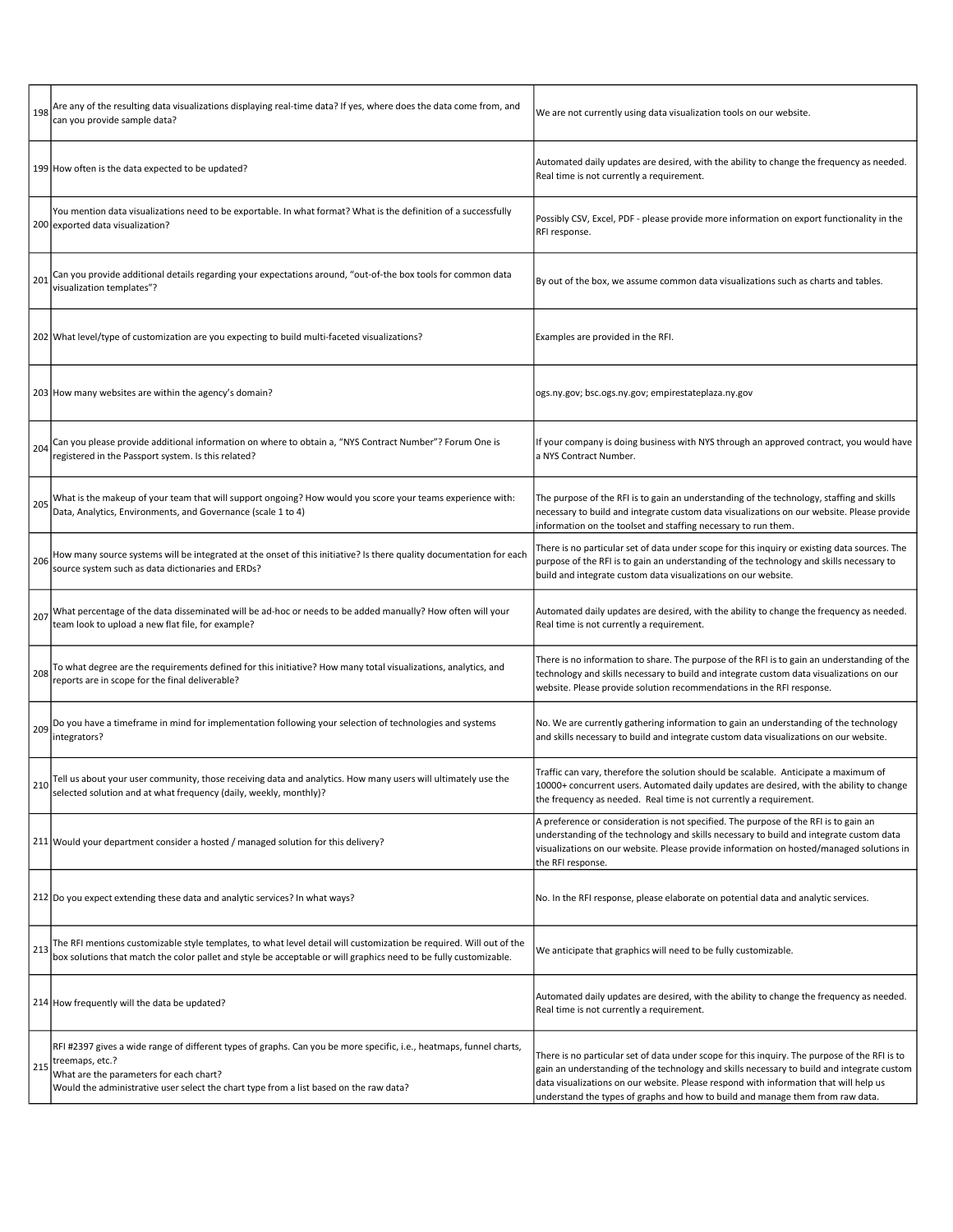| 216 | What are the types of data to display in the visualizations and at what detailed level? What will be the format of<br>the data?               | There is no particular set of data under scope for this inguiry. The purpose of the RFI is to<br>gain an understanding of the technology and skills necessary to build and integrate custom<br>Idata visualizations on our website.                                                          |
|-----|-----------------------------------------------------------------------------------------------------------------------------------------------|----------------------------------------------------------------------------------------------------------------------------------------------------------------------------------------------------------------------------------------------------------------------------------------------|
|     | 217 Will all of the visualizations be available to everyone who has access to the websites?                                                   | Yes, for publishing on the public website.                                                                                                                                                                                                                                                   |
|     | $\vert$ 218 Who will be maintaining this extended website tool? (for ex, for bug fixes, performance issues, adding new charts,<br>$ $ etc $ $ | Not specified. The purpose of the RFI is to gain an understanding of the technology and<br>skills necessary to build and integrate custom data visualizations on our website. Please<br>provide information on the toolset and staffing necessary to maintain this extended<br>website tool. |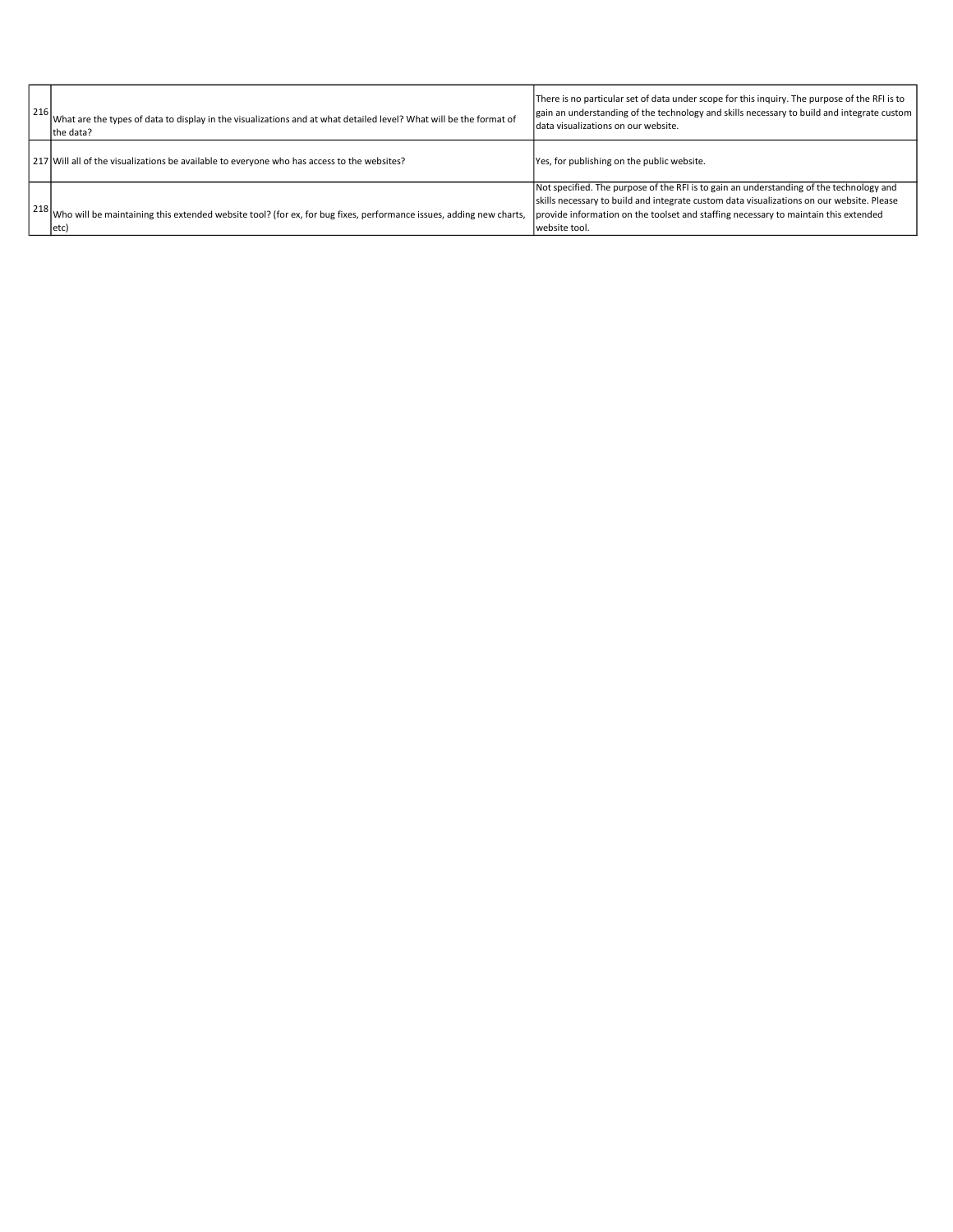

### DIVISION OF FINANCIAL ADMINISTRATION

### **ADDENDUM #1**

Request for Information # 2397

Date: **October 19, 2020** 

Subject: Response to RFI due date change

Title: Data Visualization (BI) Software for Website Integration and Display

RFI Due Date: Original RFI Due date: October 20, 2020 @ 2:00 PM **Estimated Revised RFI Due date: November 6, 2020 @ 2:00 PM**

**Address RFI response to:** [Alicia.Flint@ogs.ny.gov](mailto:Alicia.Flint@ogs.ny.gov) Re: **RFI #2397**

**Reminder: Responses to RFI# 2397 are due no later than November 6, 2020. This will be the earliest responses are due. The actual due date will be announced in the upcoming addendum to answer questions from vendors.**

All other terms and conditions remain unchanged.

**\*If submitting a bid, this Addendum #1 for RFI #2397 must contain an original signature, be dated, attached to, and made a part of your bid.**

Company Name

Address (include City, State, Zip) Manual Address (include City, State, Zip)

Bidders Name (please print)

Title

Signature **Constanting Construction Constanting Constanting Construction Constanting Constanting Constanting Constanting Constanting Constanting Constanting Constanting Constanting Constanting Constanting Constanting C** 

Date \_\_\_\_\_\_\_\_\_\_\_\_\_\_\_\_\_\_\_\_\_\_\_\_\_\_\_\_\_\_\_\_\_\_\_\_\_\_\_\_\_\_\_\_\_\_\_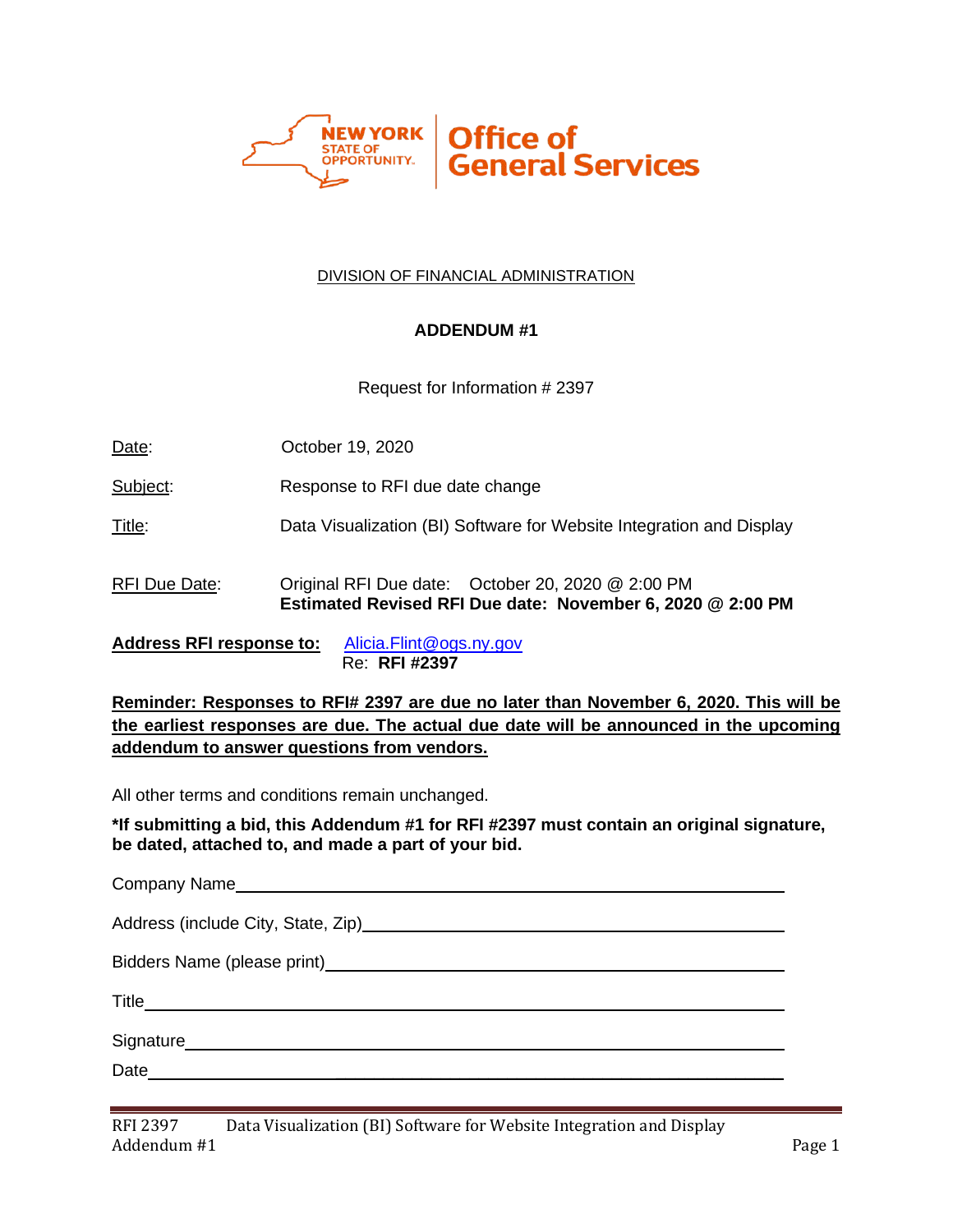

# **Request for Information #2397 Data Visualization (BI) Software for Website Integration and Display**

### **1. Introduction**

### **1.1 General Information**

The Office of General Services, on behalf of Digital and Media Services, is requesting information on the range and availability of business intelligence technology solutions that enable storytelling with data. OGS seeks to seamlessly integrate and publish customized data visualizations within our websites. In using graphical and pictorial components, we want to present data insights and trends to our end users in a way that's creative, compelling, accessible, and easy to understand.

### **1.2 Project Background/Current Condition**

The OGS website is built on a CMS Drupal platform. There is currently no way to integrate or automate interactive data visualization displays through the website. Current data visualization options include:

- Uploading pictures of data visualizations that are exported through various programs
- I-Frame embed code in a WYSIWYG, pulling data from an external source
- Uploading PDF documents or Excel spreadsheets
- Links to external dashboards

Data is currently managed by agency programs via various methods, including Tableau, Excel, and other applications designed to store data. These methods do not enable direct publishing to the website platform.

### **1.3 Brief Project Outline/Vision**

OGS does not intend to replace existing tools to manage agency data or intend to take over the management of program data; rather we need a tool to serve as an extension of website functionality insofar as it allows us to take any set of raw data, build a display, and publish the display on our websites.

For the end user, data visualizations on our website should be:

- Simple and easy to understand
- Interactive can be multi-layered with options to switch views or alter data selections
- Accessible compliant with Section 508
- Responsive to mobile devices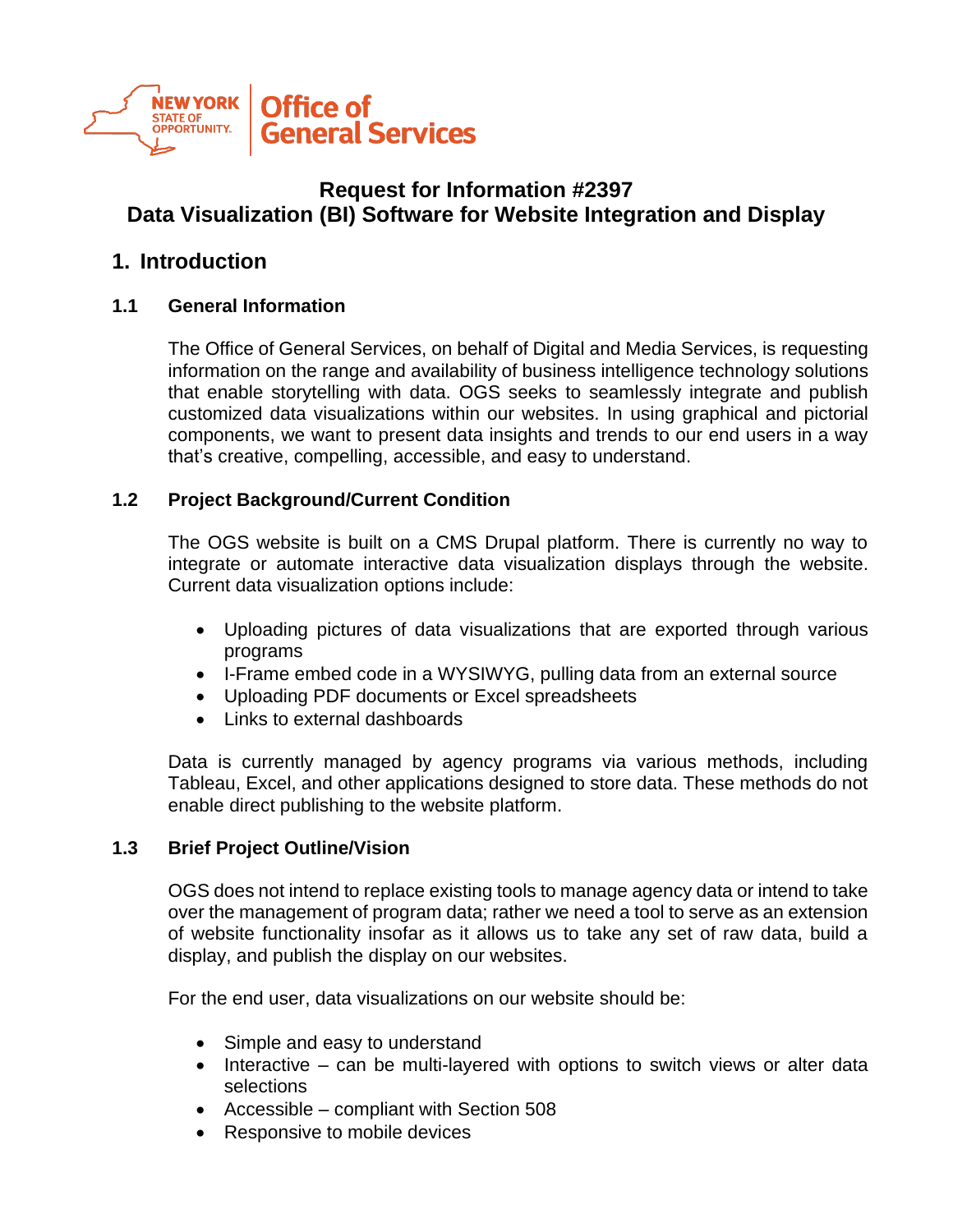- Current displays the most recent set of data
- Seamless integrated within the CMS so the user does not have to leave the website
- Available across all website browsers
- Attractive aligned with website style quide
- Exportable able to download raw data

For the administrative user:

- Allow the administrator to upload a set of data, convert the data into a visualization, and enable immediate publication to a website
- Feature out-of-the box tools for common data visualization templates
- Advanced customization tools to build multi-faceted visualizations
- Easy to update data sets via automatic refresh and instant publication
- Scalable can handle heavy website traffic
- Customizable style templates to align with overall website branding and NYS style guide
- Publish to one or more website within the agency's domain
- Create views to integrate with or export for social media and email applications
- Provide analytics for tracking usage

The following examples represent the types of data visualization OGS is hoping to achieve for the end user:

- <https://solarmeansbusiness.com/>
- <https://autofuture.org/#main-map>
- [https://www.washingtonpost.com/graphics/2019/investigations/dea-pain-pill](https://www.washingtonpost.com/graphics/2019/investigations/dea-pain-pill-database/)[database/](https://www.washingtonpost.com/graphics/2019/investigations/dea-pain-pill-database/)
- [https://www.economist.com/graphic-detail/2020/07/15/tracking-covid-19](https://www.economist.com/graphic-detail/2020/07/15/tracking-covid-19-excess-deaths-across-countries) [excess-deaths-across-countries](https://www.economist.com/graphic-detail/2020/07/15/tracking-covid-19-excess-deaths-across-countries)
- [https://graphics.reuters.com/ENVIRONMENT-](https://graphics.reuters.com/ENVIRONMENT-PLASTIC/0100B275155/index.html)[PLASTIC/0100B275155/index.html](https://graphics.reuters.com/ENVIRONMENT-PLASTIC/0100B275155/index.html)
- [https://graphics.reuters.com/HEALTH-CORONAVIRUS/USA-](https://graphics.reuters.com/HEALTH-CORONAVIRUS/USA-TRENDS/dgkvlgkrkpb/index.html)[TRENDS/dgkvlgkrkpb/index.html](https://graphics.reuters.com/HEALTH-CORONAVIRUS/USA-TRENDS/dgkvlgkrkpb/index.html)

# **2. Desired Knowledge**

OGS seeks to gain a comprehensive understanding of the technology, software and necessary skills to enable data visualizations, specifically:

- Exploring and understanding the tools, in general, to evaluate and recommend a solution that meets the end user goal
- Understand the range of skills and abilities necessary to hit our end-goal: Can this be accomplished with out-of-the-box features? Is the tool simple enough for a content editor to build; or do we need specialized programmers to build and customize displays? What staff should we consider hiring?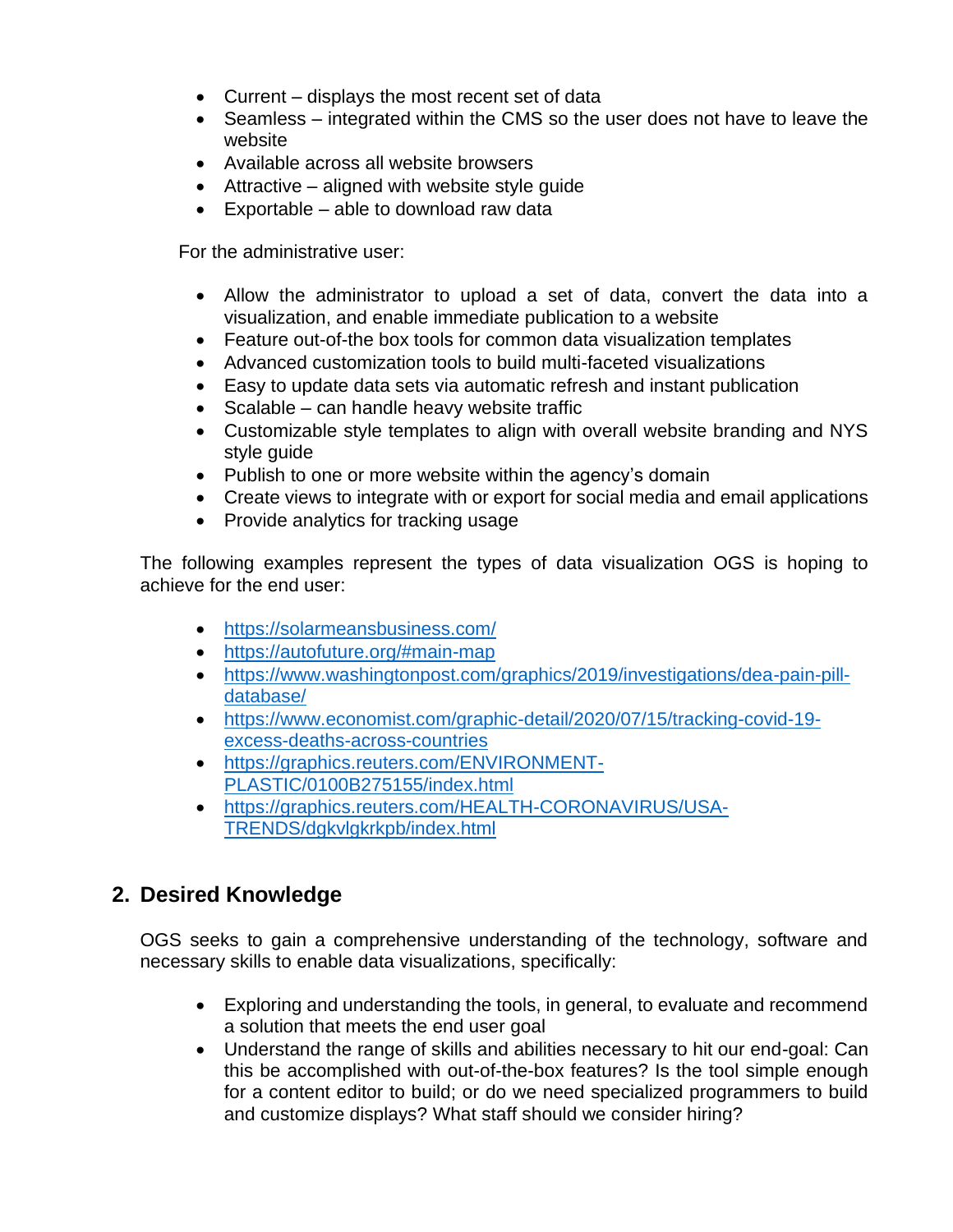- What is the recommended title/experience/education of staff to set-up and manage this work?
- What is the recommended model that enables direct publishing to our website?
- What is the recommended dev ops (infrastructure) to handle heavy traffic hitting data sets on our website?
- Is your solution on-prem or cloud-subscription based?
- What security model should we consider for the protection of our data?

## **3. Content of Response**

OGS requests that vendors include the following information in their written responses:

- Company Background Provide general background information regarding your company, including a summary of previous experience in similar types of projects.
- Contract Information Include your NYS Contract Number (PTXXXXX), if applicable. Indicate what products and services may be available under the contract as well as what products and services may not be available under the contract.
- Potential Solutions Provide examples of potential strategic and/or tactical approaches that will result in an online data visualization tool for OGS websites, including the necessary skills and experience for staff to build and manage this tool.
- Product Background Provide information regarding products and/or technology that you envision could be implemented for this scope, including any applicable names, manufacturers, specifications and relevant information, such as products used in similar situations.
- Proposed Work Plan Provide a general approach to accomplishing data visualizations for OGS websites, including, equipment/technology expectations, milestones and a project plan and/or timeline.
- Issues and Concerns Provide information regarding any potential issues or concerns that should be considered. Responses may include strength and weakness comparisons of known potential solutions from the vendor's point of view.
- Indicate if the vendor is agreeable to providing a demonstration for NYS.
- Additional Information Provide any additional information and/or any other parameters that should be considered or required for bidders to respond to a formal solicitation.

Please respond to the information above and provide the name of your company, its location, a contact person, phone number, and email address when replying to this RFI. A response does not bind or obligate the vendor to any agreement of provision or procurement of services referenced.

Since this RFI is designed as a tool to collect information and shall not result in a procurement contract, it does not fall under the requirements of State Finance Law §§139-j and 139-k (the Procurement Lobbying Law) and there is no restricted period. We ask that you direct your